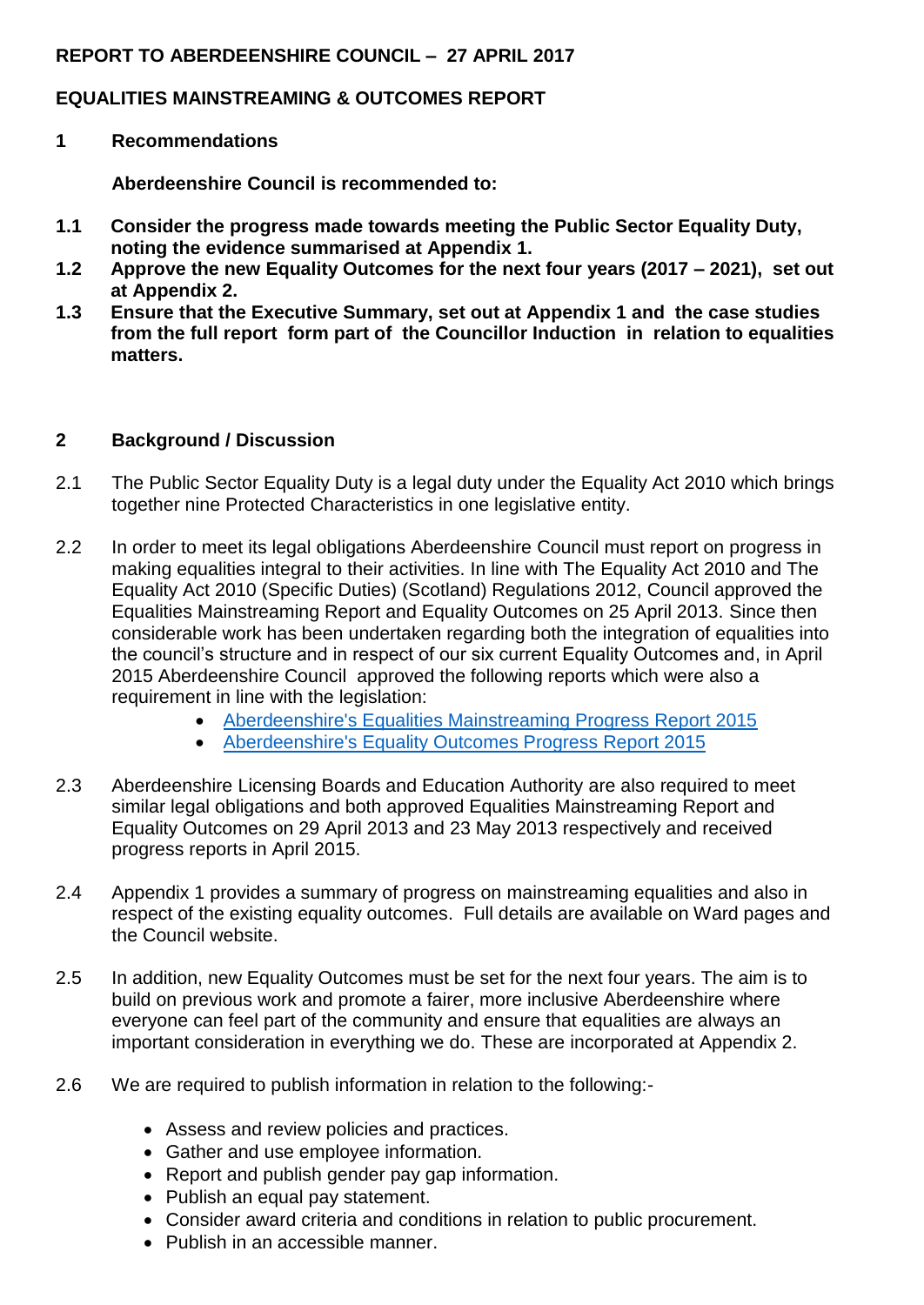Appendix 1 provides a summary with full details available on Ward pages and the Council website.

- 2.7 The Equality and Human Rights Commission has published guidance on how to meet the reporting requirements in 2016, entitled "Reporting requirements of the Scottish Public Sector Equality Duty". In terms of mainstreaming it states that we must: "Use examples, case studies and vignettes to bring the mainstreaming report to life." The full report, available on the Council website, adheres to this guidance.
- 2.8 The Head of Finance and Monitoring Officer within Business Services have been consulted in the preparation of this report and their comments are incorporated within the report and are satisfied that the report complies with the Scheme of Governance and relevant legislation.

#### **3 Scheme of Governance**

3.1 Council is able to consider and take a decision on this item in terms of Section A 5.1 of the List of Committee Powers in Part 2A of the Scheme of Governance as it relates to a corporate document that Council has previously decided to approve.

#### **4 Equalities, Staffing and Financial Implications**

- 4.1 An Equality Impact Assessment has been carried out as part of the development of the proposals set out above. It is included as Appendix 3 to this report. A number of positive impacts have been identified. The purpose of the report is to demonstrate the Council's commitment to integrating and embedding equalities; to highlight progress on existing Equality Outcomes and to set new ones. The impacts identified are set out in the main body of the report and its appendices.
- 4.2 There are no staffing and financial implications arising from this report.

#### **Ritchie Johnson, Director of Business Services**

Report prepared by Amanda Roe Service Manager (Policy, Performance & Improvement) Date 15 March 2017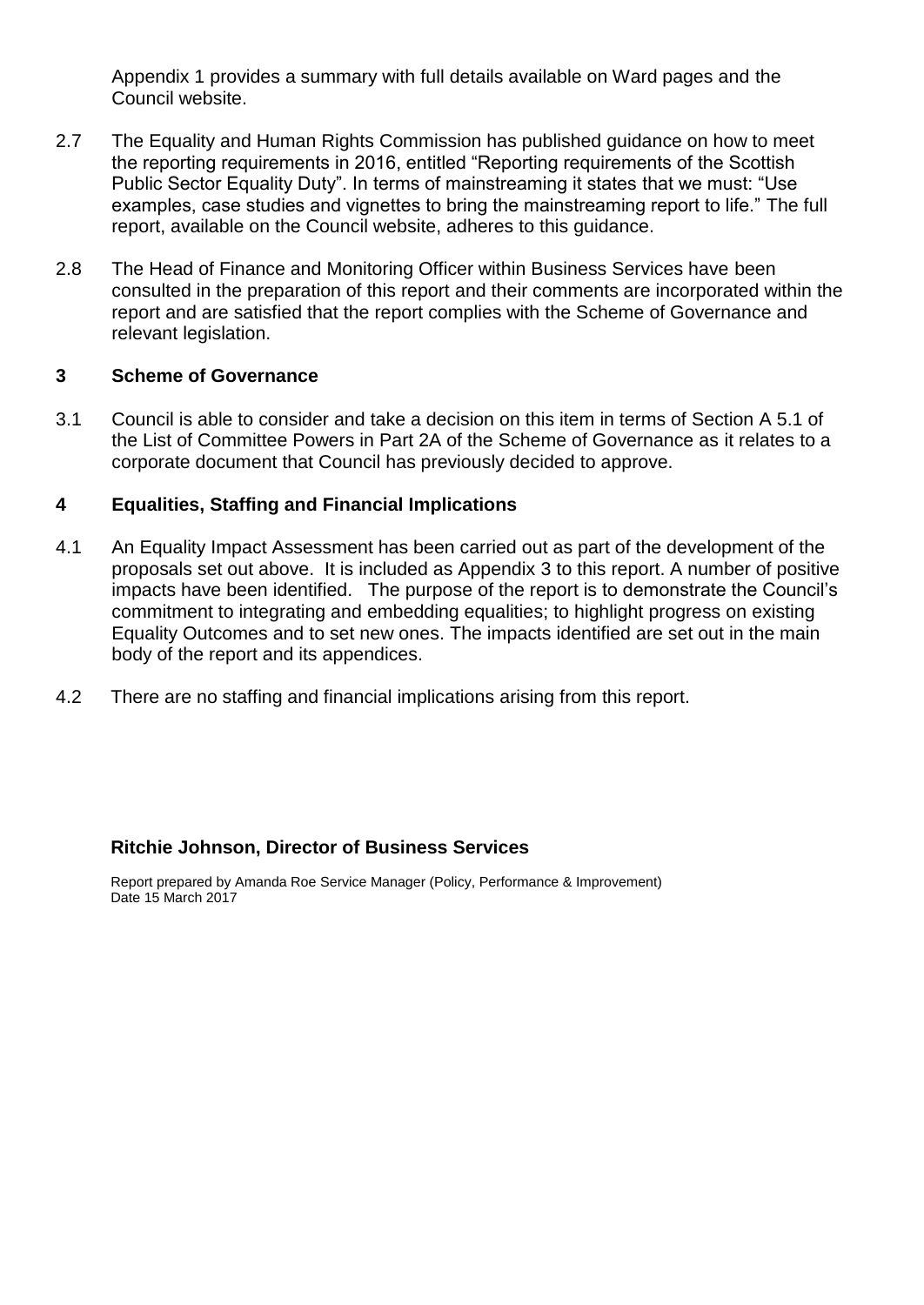### **APPENDIX 1**

### **A. ABERDEENSHIRE EQUALITIES MAINSTREAMING AND OUTCOMES REPORT 2017- 2021**

This summary is designed to provide an overview of progress since the 2015 progress report in relation to:

- A. Mainstreaming equalities into the structures of Aberdeenshire Council, Aberdeenshire Education Authority and the three Aberdeenshire Licensing Boards ('Aberdeenshire')
- B. Progress in relation our Current Equality Outcomes (2013 2017).

The full report entitled "Aberdeenshire's Equalities Mainstreaming and Outcomes Report 2017- 2021" is available on Ward Pages and the website.

## **Our Equalities Journey So Far**

## **A. Mainstreaming Equalities into Aberdeenshire**

We continue to build an equalities perspective into every part of our work here at Aberdeenshire Council; in other words, we are mainstreaming equalities. We are taking equalities into account in the way we go about our business when acting as:

- an Employer;
- a Policy Maker;
- a Service Provider;
- a Buyer of Goods and Services;
- a Decision Maker:
- an Education Authority; and
- Licensing Boards.

# **1. Mainstreaming in Action:**

Throughout the report a number of case studies and vignettes have been used to "bring this report to life" including feedback from employees and residents with different Protected Characteristics. Many of the mainstreaming activities described support the delivery of Outcome 1: 'Aberdeenshire Council employees, Councillors, the Aberdeenshire Licensing Boards and the Aberdeenshire Education Authority have an increased understanding about the challenges facing people from different groups and will respond to their requirements'.

### **1.1 Structure and Equalities Governance Framework**

As reported in April 2015, the Equalities Governance Framework was reviewed and updated to support and promote the Equalities agenda throughout Aberdeenshire. In the last two years this structure has had an opportunity to embed and has very much become part of our structure across Aberdeenshire.

There are a number of elements to the structure, as follows:

- 1. Equalities and Human Rights Strategy Board (EHRSB)
- 2. Corporate Equalities and Human Rights Group (CEHRG)

### 1.1.2 *Equalities Service Project Team/ Networks*

Project Teams/ Networks have been established within each Service to deliver actions based on the direction given by the EHRSB and the CEHRG and undertake the actions required to achieve Aberdeenshire's ability to comply with The Equality Act 2010 and The Equality Act 2010 (Specific Duties) (Scotland) Regulations 2012.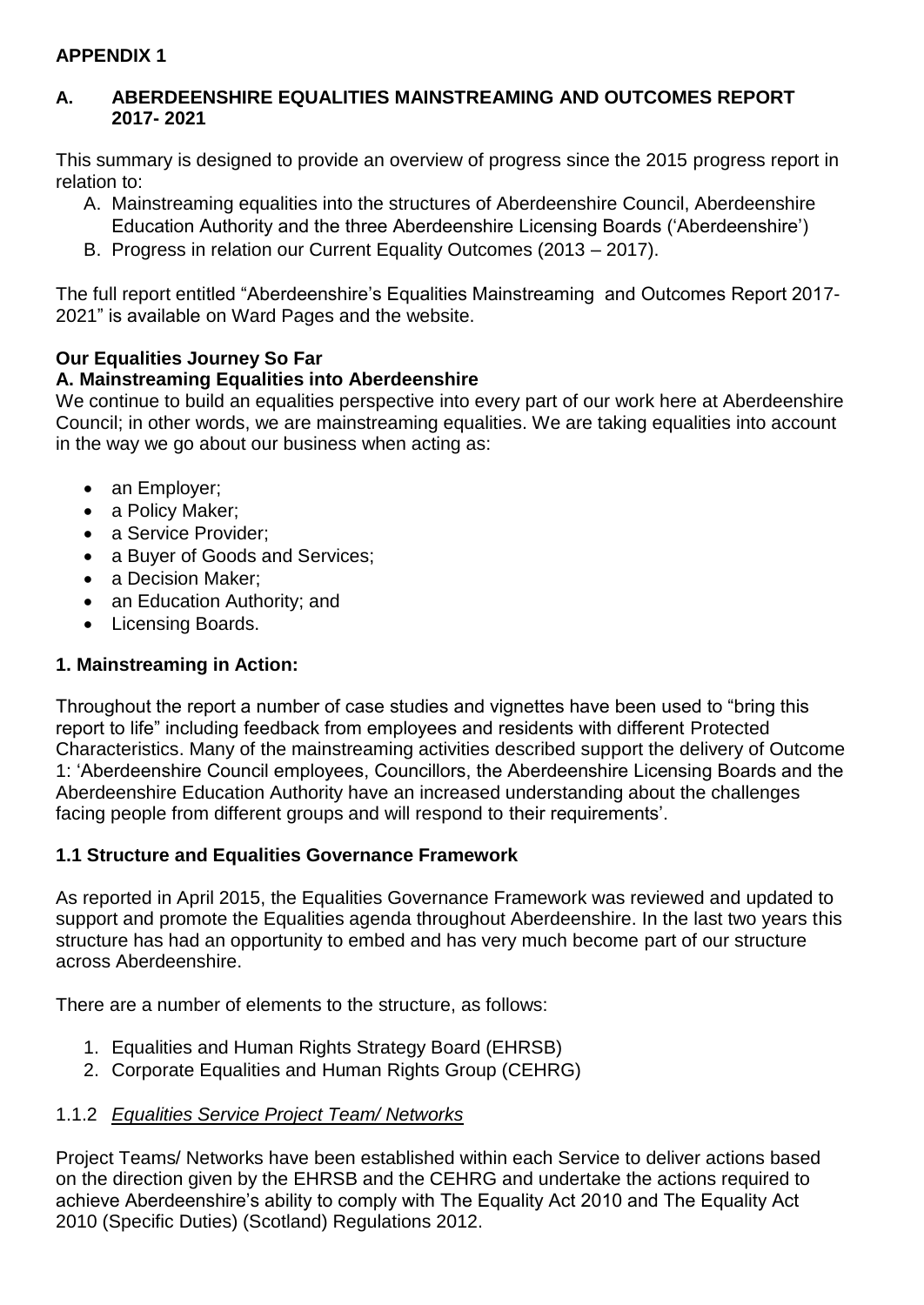### 1.1.3 *Human Resources and Organisational Development Equalities Group*

This group promote equalities and diversity across all employees of the Council. It works to achieve equality outcomes from objectives identified from monitoring data, employee surveys and other events/ materials.

### 1.1.4 *Service Champions*

Approximately 60 Service Champions have been nominated across Aberdeenshire. Their role is to support the mainstreaming of equalities by assisting staff when completing Equality Impact Assessments and responding to day-to-day queries regarding equalities matters.

### 1.1.5 *Elected Members Champions*

Five Elected Members have been appointed to act as a point of contact for any equalities related queries which Elected Members may have. The role of the Elected Members Champion is to encourage discussions on equalities when attending meetings, committees and conferences; to help champion equalities within the local community and with external bodies and partners; to take part in discussions about setting equality outcomes; to represent the Council on equality issues during the Best Value Audit and to promote campaigns and articles, as appropriate.

#### 1.1.6 *The Policy & Performance Team*

Within the Policy & Performance Team, the Strategic Policy Leader (Community Engagement and Equalities) leads a small team who progress the actions of the EHRSB and CEHRG. The team facilitates the development of the equalities vision, strategies and plans.

#### 1.1.7 *Mental Health First Aiders*

Since 2015, a group of approximately 20 volunteer employees have been trained to provide mental health first aid should the circumstance arise. In the same way that physical first aiders are there to support colleagues should they have a physical health problem until more qualified help arrives, mental health first aiders are there to support staff in a crisis situation.

### **1.2 Equality Impact Assessments (EIAs)**

Aberdeenshire Council uses the Equality Impact Assessment (EIA) process to evidence how we are giving due regard to the three elements of the Public Sector Equality Duty.

EIAs are published on the equalities pages of Aberdeenshire Council's website. Since our last report in 2015 we have introduced a feature allowing a link to EIAs relating to committee reports to be published virtually automatically to the Equalities area on the website.

### **1.3 Prejudice and Discrimination Reporting Process**

Since the last report in 2015 the reporting process has been updated. The Prejudice and Discrimination Report can be used to report behaviour such as, but is not restricted to: offensive language, threatening behaviour, physical violence, abusive text messages, emails or comments on social media, spreading rumours, being ignored or excluded, having belongings stolen or damaged, based on having one or more of the Protected Characteristics.

### **1.4 Committee Reporting Structure**

Committee reports take account of equalities issues. We are working to ensure that we are consciously considering equalities from the start to the finish of work activities, and building in reviews where appropriate.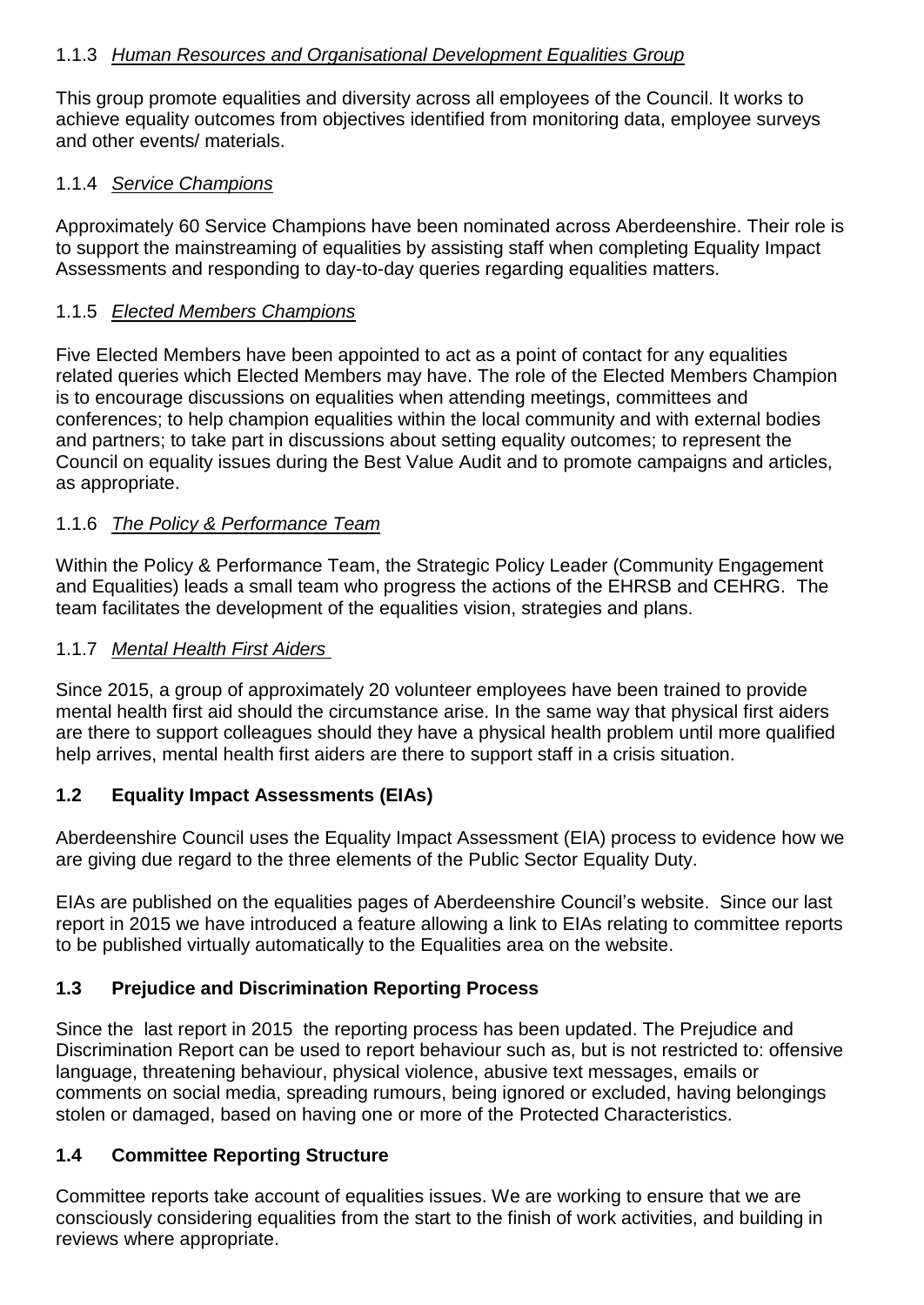### **1.5 Budget Savings**

Equalities considerations have been built into the Budget Savings Process. Equality Impact Assessments are carried out as part of the development of the budget.

## **1.6 Communications Plan: Getting the Message out to Employees and Service Users**

We continue to use a broad range of communication methods to engage with employees and residents:-

### *1.6.1 Intranet*

We continually update our equalities pages on Arcadia, which provides comprehensive guidance on all equalities matters to support employees when dealing with equalities issues.

### *1.6.2 Equalities and Diversity Calendar*

We have compiled an Equalities and Diversity calendar with key dates relating to the Protected Characteristics. Every month we select dates from this calendar and promote them though articles on our intranet. The purpose being to highlight that equalities considerations are part of everyday life.

#### *1.6.3 Social Media*

We are increasingly using Social Media as a means to communicate with employees and residents.

### **1.7 Interpretation & Translation Policy**

We continue to develop our provision of interpretation services and access to translated information. Services are encouraged to use face-to-face interpreters, telephone interpretation in Council offices, and translation of key documents where appropriate, to ensure effective access to Services. The Council aims to translate key publications and documents which are targeted towards people who may not speak English into the top four most requested languages in Aberdeenshire.

The Education & Children's Service provides support for learners and their families undertaking a consultation, advisory, training and teaching role through the [English as an Additional](https://www.aberdeenshire.gov.uk/schools/additional-support-needs/english-as-an-additional-language/)  [Language Service.](https://www.aberdeenshire.gov.uk/schools/additional-support-needs/english-as-an-additional-language/)

Working with our partners and neighbouring authorities a [guide](http://www.aberdeenshirecommunitysafety.org.uk/welcome_leaflet/index.html) to living and working in the North East has been produced in Arabic, Latvian, Lithuanian, Polish, Portuguese and Russian.

# **1.8 Training and Development**

To support our equalities work we need to ensure employees from the Council, Education Authority, Elected Members, and those sitting on Licensing Boards are aware of our equality duties, and also how they affect Service delivery and employee management.

### *1.8.1 E-Learning for Employees and Councillors:-*

*Respecting Diversity*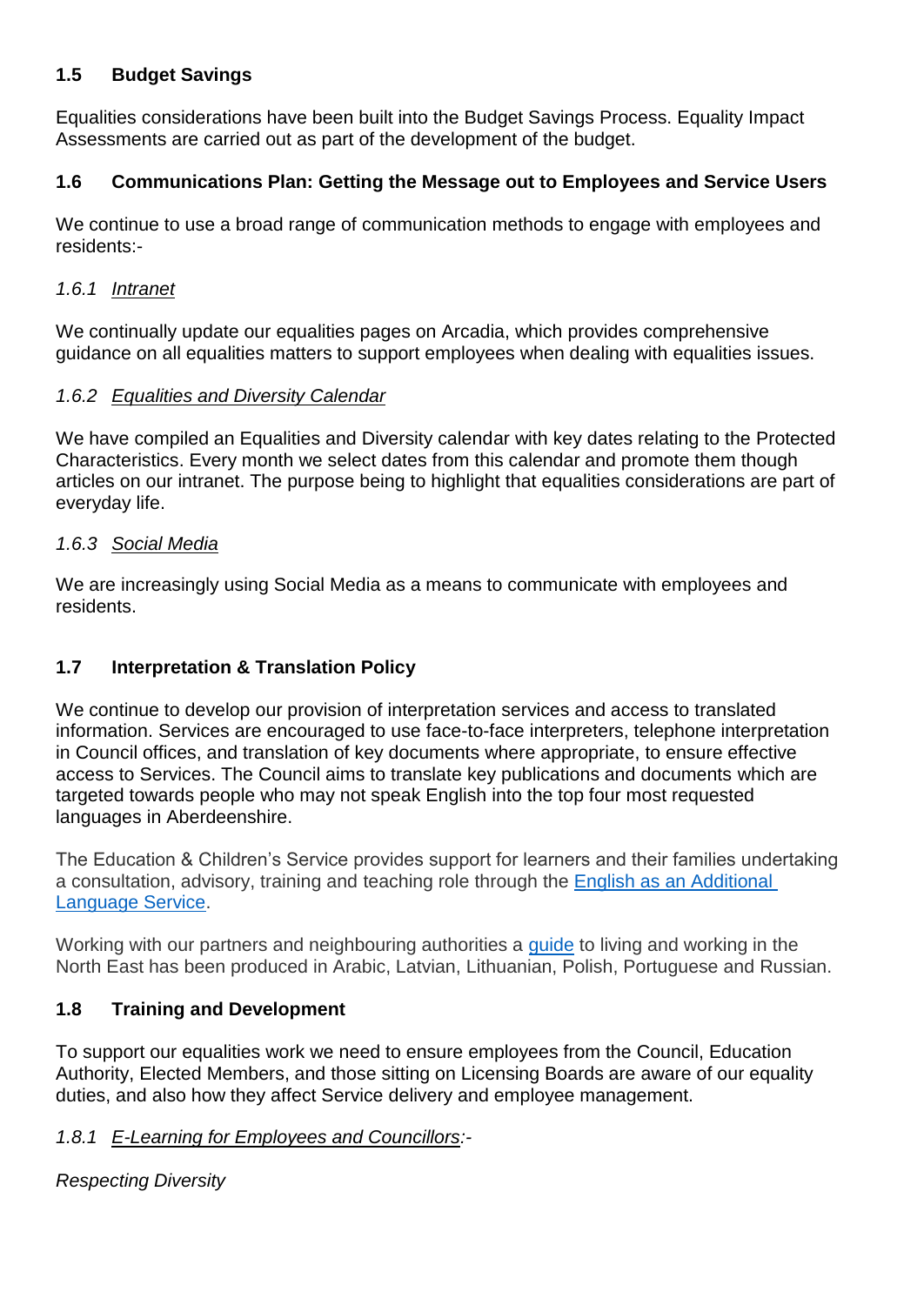To date, 9,037 people (58% of employees) have completed the course.

### *Equalities: What Does It Mean For Me?*

To date 8,400 people (54% of employees) have completed the course.

### *Mentally Healthy Workplace Training*

This training continues to be rolled out. It is open to all employees but is aimed particularly at those with any line-management responsibility.

## **1.9 Participation and Representation**

Aberdeenshire is committed to mainstreaming equality considerations into partnership activities and plans. We recognise that encouraging equal opportunities is an important objective of the community planning process, given that their purpose is to lead to a more equitable, just, and inclusive society.

## **2. Aberdeenshire as an Employer**

Aberdeenshire Council values all employees and recognises the importance of equality of opportunity. We aim to achieve this by ensuring the operation of fair and consistent employment practices that take account of the diversity of groups and individuals.

## **2.1 Workplace profile:**

### *2.1.1 Aberdeenshire Council*

Aberdeenshire Council aims to have a diverse workforce which reflects communities we serve. As at December 2016, Aberdeenshire Council employed 15,466 people. The number of job applicants has substantially increased by 54% across all age categories between 2015 and 2016. The number of applicants identifying as having a disability remains consistently at 4%, which is in line with the 2015 Report. Work continues to encourage applicants with disabilities to consider the Aberdeenshire Council as a first choice employer.

### *2.1.2 Aberdeenshire Education Authority's Workforce Profile*

There were 3,428 teaching employees but significantly more non-teaching employees in the Education Authority's profile in 2014. There are no new statistics for the 2015-2016

### *2.1.3 Equal Pay, Occupational Segregation and Gender Pay Gap*

Aberdeenshire Council has been co-ordinating and consolidating services into larger units, streamlining management posts, and creating more effective and efficient administrative and supportive provision. This includes the single service of Education and Children's Services.

The proportion of female and male employees in catering, cleaning, clerical & admin, professional & technical, teachers and educational psychologists remained consistent between 2014 and 2015. Managerial and professional & technical groups were the closest to equal proportion of female – male employees with an increase of females in managerial posts by approximately 20% since 2014.

For all employees the pay gap between males and females fell from 4.12% in 2014/15 to 1.88% in 2015/16. During the period the gender pay gap has increased for teaching from 3.45% in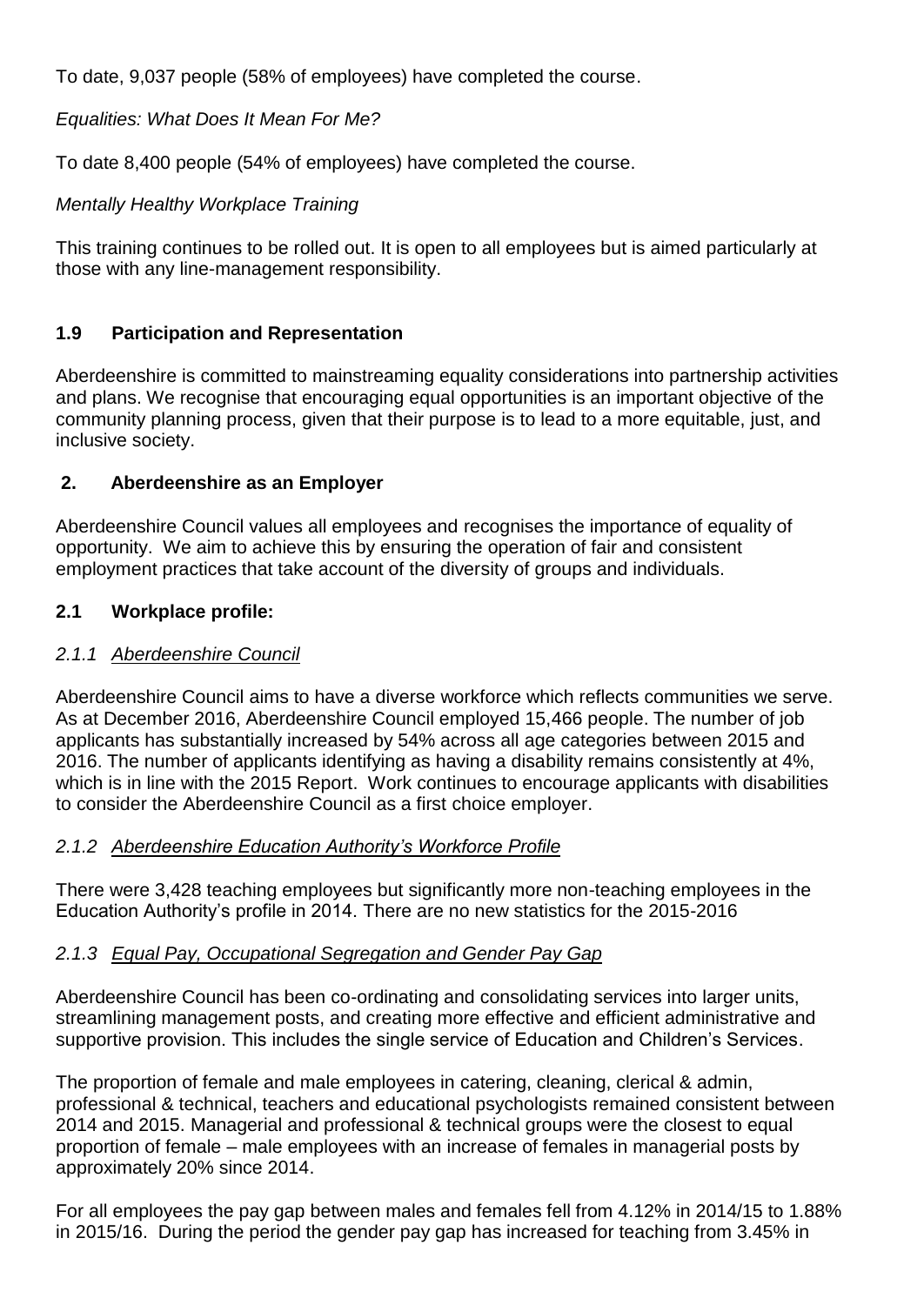2014/15 to 3.88% in 2015/16. For non-teaching employees the gender pay gap has decreased from 11.88% in 2014/15 to 10.80% in 2015/16. The increase in the living wage and addition of the annual pay award to this will have affected the gender pay gap for non-teaching employees.

## **3. Procurement**

The Procurement Reform (Scotland) Act 2014 Act makes specific reference to "reducing inequality in the area" in the context of addressing "wellbeing".

The Public Sector Equality Duty requires the Council to have due regard to the inclusion of award criteria which will assist in meeting obligations under the Public Sector Equality Duty. Award criteria and contract performance conditions must be related to and proportionate to the subject matter of the contract or framework.

As a public sector employer, the Council has a general equality duty to:

- Eliminate unlawful discrimination, harassment and victimisation and other conduct that is prohibited by the Equality Act 2010;
- Advance equality of opportunity between people who share a relevant protected characteristic and those who do not; and
- Foster good relations between people who share a protected characteristic and those who do not.

# **3.1 Fair Work Practices (including The Living Wage)**

A bidder's employment practices and its approach to its workforce can have a direct impact on the quality of service it delivers and, sometimes, of the goods it supplies and works performed. Fair pay, including payment of the Living Wage, is one of the ways a bidder can demonstrate that it takes a positive approach to its workforce.

### **3.2 Living Wage/Living Wage Accreditation**

The Scottish Government obtained clarification from the European Commission that public bodies are unable to make payment of the Living Wage a mandatory requirement. It is however a key national and organisational priority to encourage accreditation of suppliers as Living Wage employers (and encourage progress towards that end) across the supply chain.

### **4. Access and Review Policies and Practices**

The framework was not fully rolled out in 2015 as previously planned. The framework has subsequently been extensively revised as part of the review of the council's decision making process and constitutional documents.

The framework is now simpler to use and enhances the early consultation and engagement of stakeholders particularly those with Protected Characteristics at a commissioning phase, within the development stage, as well as more formally prior to the approval stage.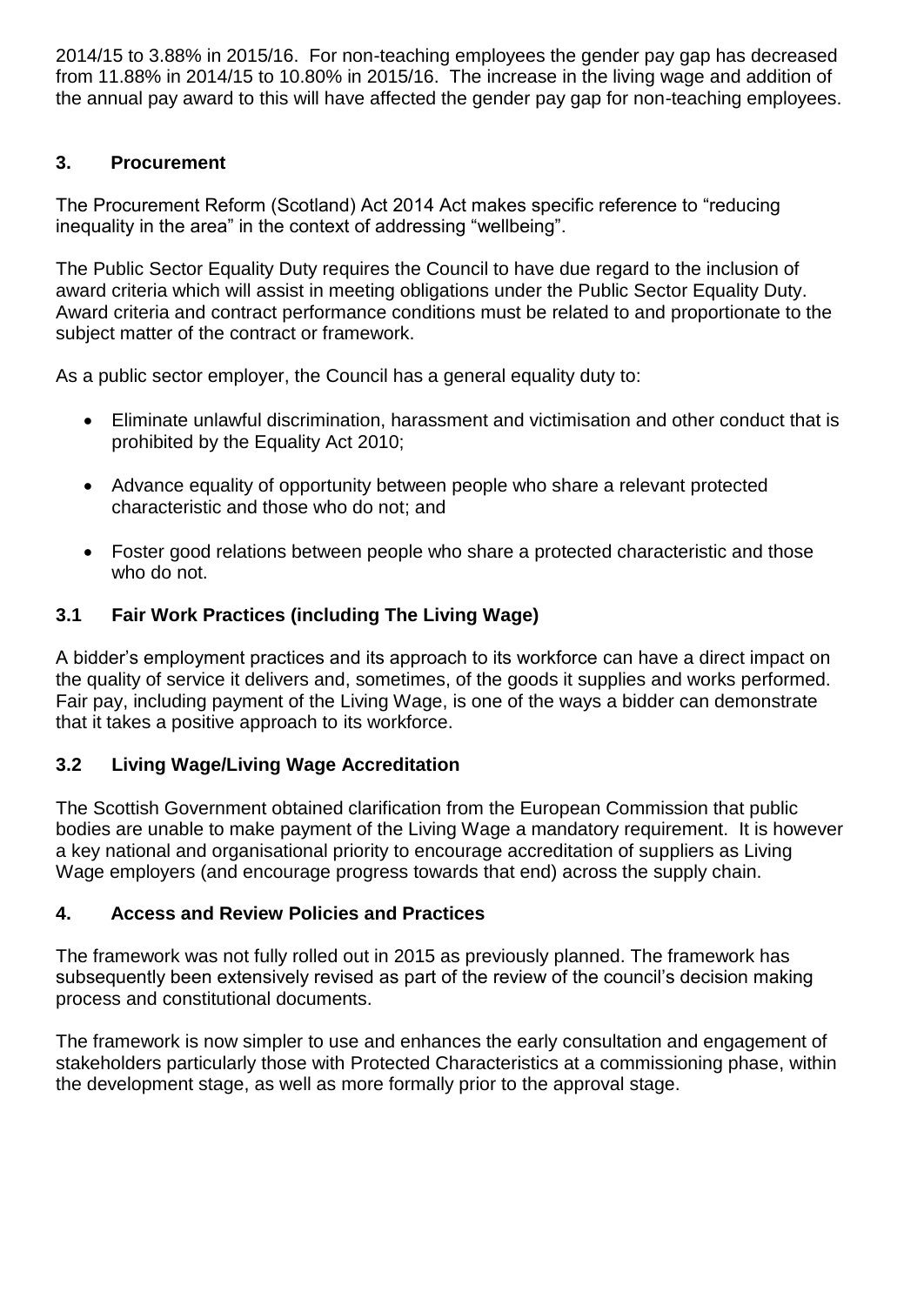#### **B. EQUALITY OUTCOMES: 2013 – 2017 IN RESPECT OF ABERDEENSHIRE COUNCIL, ABERDEENSHIRE EDUCATION AUTHORITY AND THE THREE ABERDEENSHIRE LICENSING BOARDS**

Aberdeenshire set its outcomes in 2013 following a review of a robust evidence base taken from a number of sources: a community consultation exercise carried out by Grampian Regional Equality Council (GREC), data from partners and national sources such as Police Scotland and Stonewall, and our own organisational intelligence from each Directorate as well as Human Resources data.

### **The current Equality Outcomes are:**

- 1. Aberdeenshire Council employees, Councillors, the Aberdeenshire Licensing Boards and the Aberdeenshire Education Authority have an increased understanding about the challenges facing people from different groups and will respond to their requirements.
- 2. Members of the public are able to access our services with ease and confidence.
- 3. Aberdeenshire Council is an inclusive workplace where employees are respected and have an equal opportunity to achieve their full potential.
- 4. Communities and businesses understand, welcome and respect diversity.
- 5. Everyone enjoys equal access to education, training and employment.
- 6. Access to life opportunities is enhanced by reducing barriers.

## **1.1 Measuring Progress**

In order to ascertain progress in respect of current Equality Outcomes, evidence from Employee Survey (2015), the Citizen's Panel (2016) and the Equalities Community Survey (2016) has been collated. To complement this evidence, feedback and views were sought from each Service, every Area Manager, the three Licensing Boards and the Equalities Team.

Progress has been reported at a number of groups/committees on a range of occasions:

- six monthly intervals, since April 2013, to the Policy and Resources Committee
- every two months at meetings of the Equalities and Human Rights Group
- quarterly at the Equalities and Human Rights Strategy Board.

# **1.2. Service Delivery Which Supports Equalities within Aberdeenshire**

# *Equality Outcome 1*

*Aberdeenshire Council staff and Councillors have an increased understanding about the challenges facing people from different groups and will respond to their requirements.*

### **Key results from surveys:**

### Aberdeenshire Council Equalities Employee Survey:

 96% of respondents indicated that they consider equalities as part of their day to day work and are aware of the importance of equality and diversity in the council.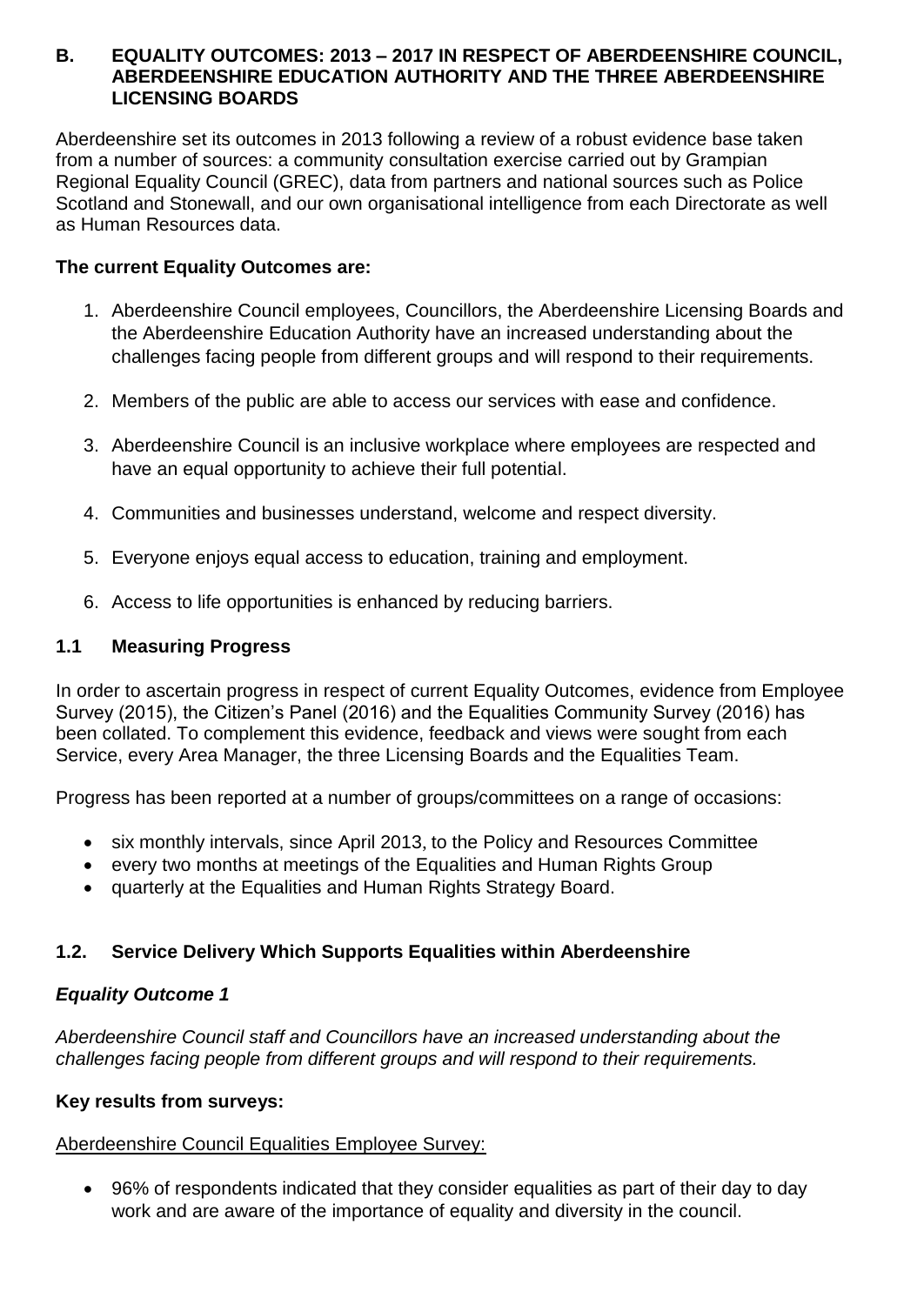Over a third of respondents felt that their understanding of the potential challenges facing people with Protected Characteristics had improved, with a number of responses attributing this to positive training outcomes and successful campaigns and initiatives.

### Equalities Community Survey

 52% of respondents agreed that Aberdeenshire Council employees, Councillors, the Aberdeenshire Licensing Board and the Aberdeenshire Education Authority have an increased understanding about the challenges facing people from different groups and will respond to their requirements accordingly.

### **Examples of key achievements to date:**

### **Aberdeenshire Council**

#### Introduction of Recruitment support at Service Points

Some individuals had problems accessing online applications and were unsure of the process. Where online job applications for Aberdeenshire Council proved difficult, for example for older persons or individuals with particular disabilities, support was made available at various locations beyond the Council Headquarters at Woodhill House.

#### **Aberdeenshire Education Authority**

#### Equalities Training

Equality and Diversity training is now part of the annual professional input received by school staff. All schools across Aberdeenshire completed this update at an in-service day in 2015. The presentation included information and guidance on equalities generally and the Protected Characteristics. It also included information to raise awareness of the Local Authority's role and responsibility in terms of The Equality Act 2010 and expectations regarding the completion of Equality Impact Assessments.

#### **Licensing Boards**

#### Staff Training and embedding equalities considerations into the Boards' structures

- Board Members have been trained in equality and diversity matters.
- There is a Licensing Equalities Service Champion in place.
- Equality Statements are included on every agenda and the Boards publicly agree to take equalities into account when considering their business. This decision is also reflected in all minutes. Agendas and minutes are published on the Council's e-committee system and are available for inspection by the public.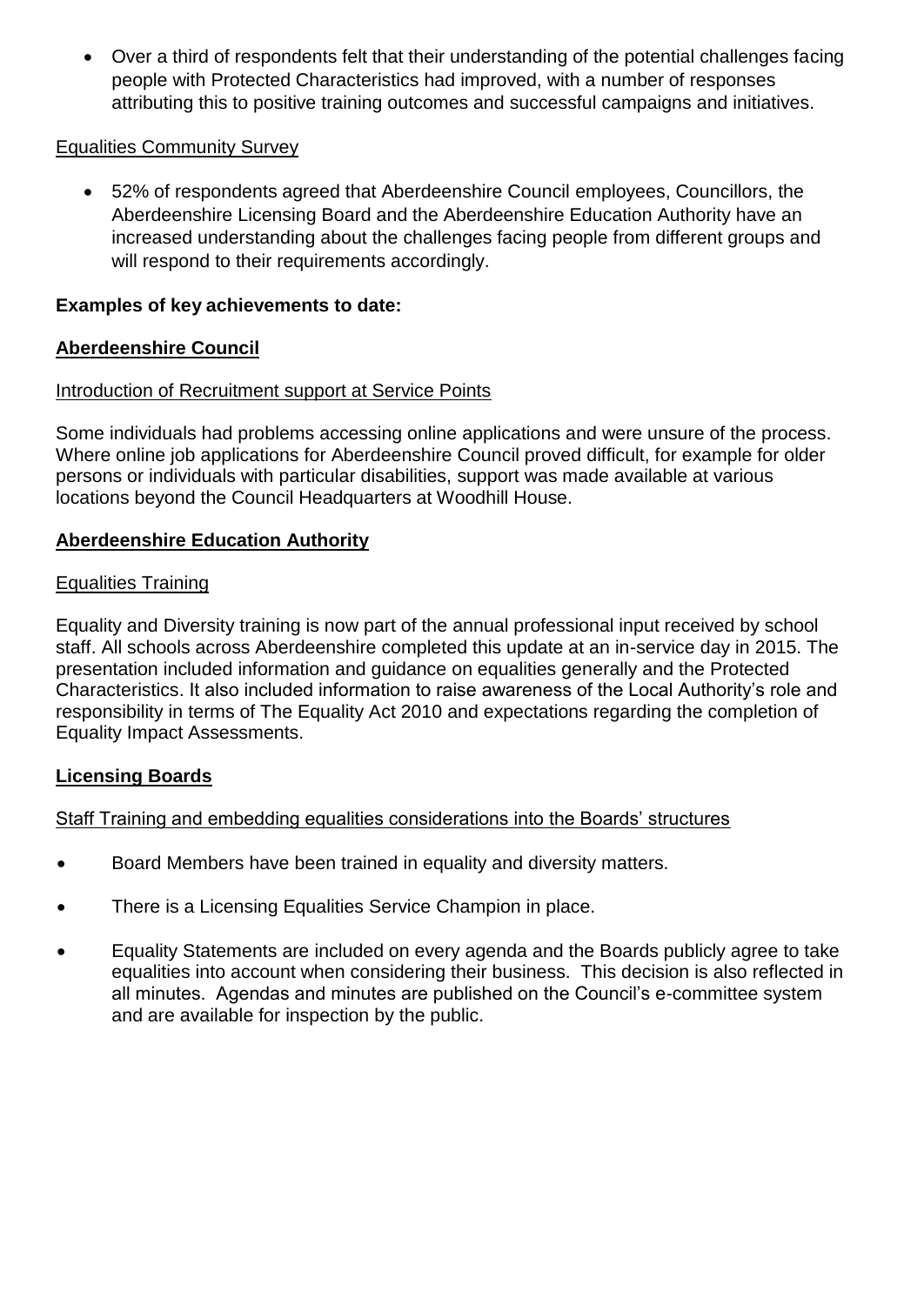## *Equality Outcome 2*

Members of the public are able to access our services with ease and confidence.

### **Key results from surveys**

#### Aberdeenshire Council Equalities Employee Survey:

- 74% of staff are aware that they can access interpretation and translation services for those whose first language is not English.
- 63% of respondents believe that their service has the ability to meet the needs of people with Protected Characteristics.

#### Living and Working in Aberdeenshire Survey:

 80% of respondents agree that Aberdeenshire Council is able to provide services that meet the needs.

#### Equalities Community Survey:

 56% of respondents agreed that there is an improvement on how members of the public are able to access services

### **Examples of key achievements to date:**

#### **Aberdeenshire Council**

#### The Minority Ethnic Outreach Worker Initiative

The Minority Ethnic Outreach Worker (MEOW) is committed to providing guidance and informed advice to people from minority ethnic communities in Aberdeenshire. The MEOW has a number of roles including providing assistance with housing applications and Homehunt registrations and providing referrals to relevant organisations for further assistance.

#### **Aberdeenshire Education Authority**

#### School transport for Additional Support Needs (ASN) pupils and adult social work clients

School Transport for ASN Pupils and Adult Social Work is arranged for the individual needs of pupils or service users with disabilities. Where necessary, wheelchair-accessible vehicles, bespoke equipment and/or a passenger assistant is provided.

### **Licensing Boards**

Licensing staff who support the Licensing Boards, know how to access the corporate translation service booking systems. All policy documents include a table in various languages, highlighting the fact that those documents can be translated and made available in alternative languages on request, as required.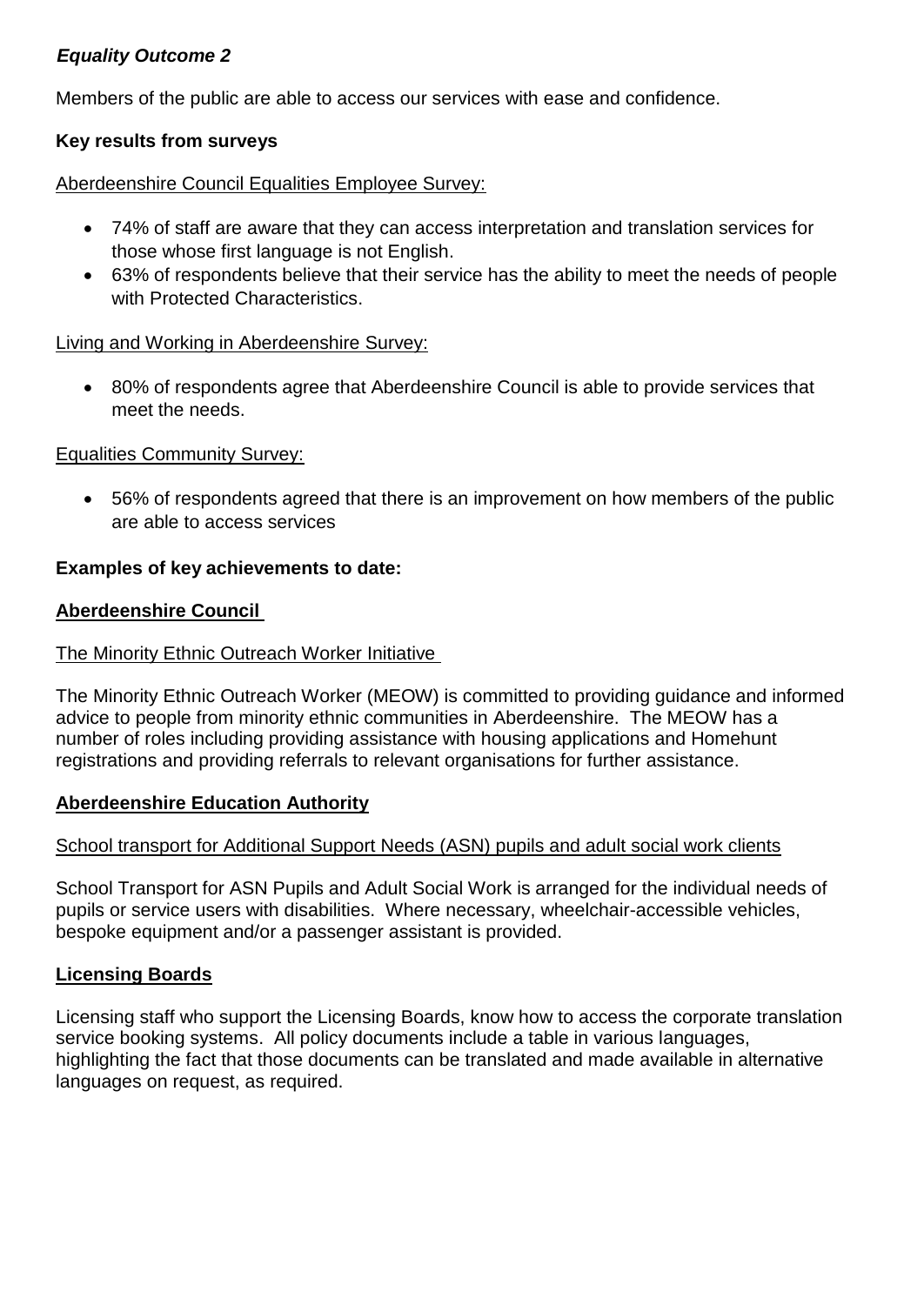### *Equality Outcome 3*

*Aberdeenshire Council is an inclusive workplace where employees are respected and have an equal opportunity to achieve their full potential.* 

### **Key results from surveys:**

#### Aberdeenshire Council Equalities Employee Survey:

- 96% of respondents agreed that they consider Equalities as part of their day to day work and are aware of the importance of equality and diversity within the Council.
- 64% of respondents agreed that Aberdeenshire Council is an inclusive environment for employees.

#### Equalities Community Survey:

 55% of respondents agreed that Aberdeenshire Council has a workforce that is representative of diverse communities.

### **Examples of key achievements to date**

#### **Aberdeenshire Council, Education Authority and Licensing Boards**

#### **Healthy Working Lives**

Aberdeenshire Council has successfully achieved the Gold Award for the 'Healthy Working Lives' programme in May 2016. The programme focuses on promoting and creating a safer, healthier and more motivated workforce.

### *Equality Outcome 4*

*Communities and businesses understand, welcome and respect diversity.*

#### **Key results from surveys:**

#### Aberdeenshire Council Equalities Employee Survey:

94% of respondents indicated that suitable training is available to all members of staff.

#### Equalities Community Survey:

 55% of respondents agreed that Aberdeenshire Council has a workforce that is representative of diverse communities.

#### Living and Working in Aberdeenshire Survey:

 Agreement responses (ranging from 58% to 85%) differed depending on the protected characteristic addressed, in relation to the question 'Aberdeenshire Council's workforce fully understands the needs of community groups'.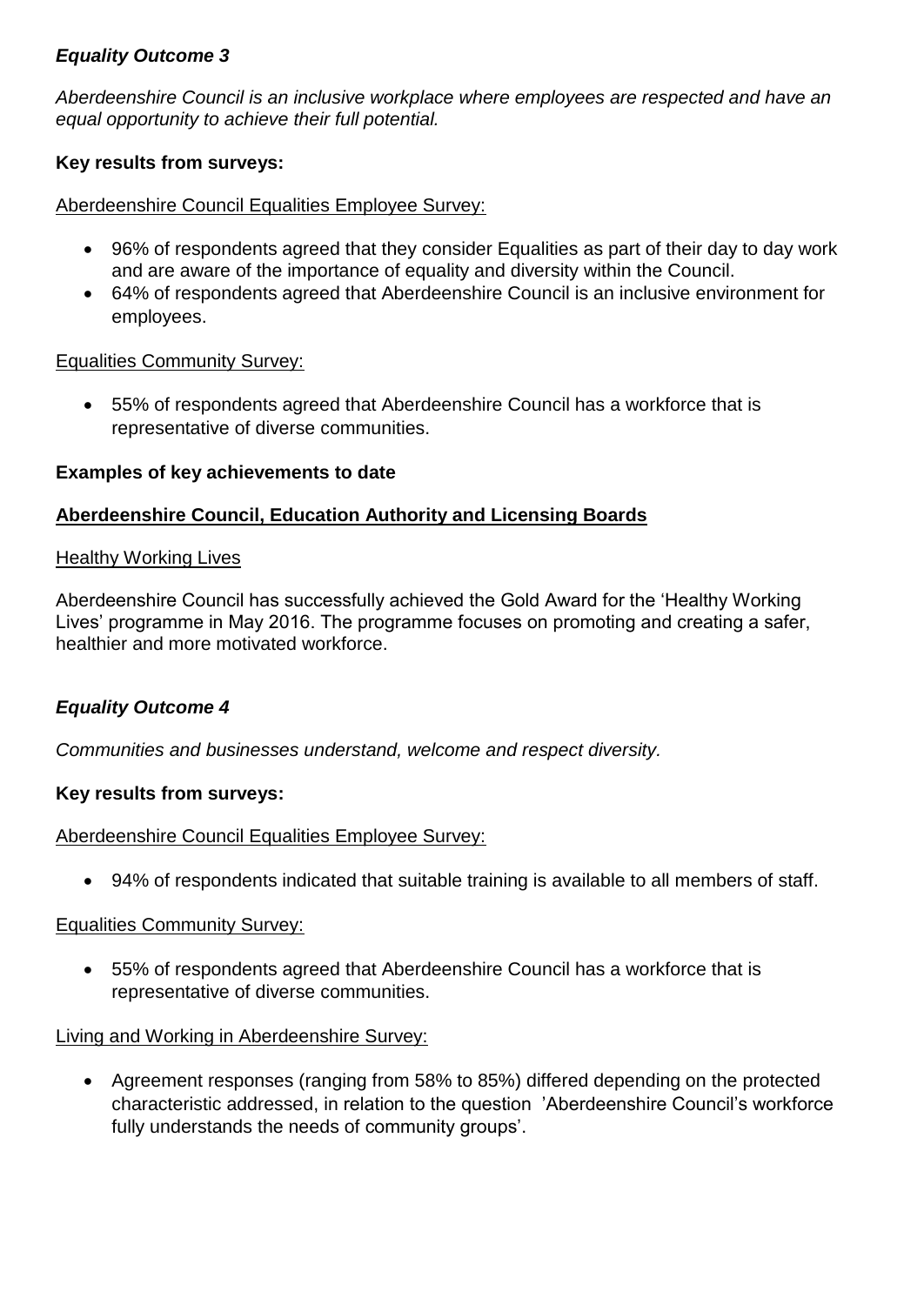### **Examples of key achievements to date:**

### **Aberdeenshire Council**

#### Gypsy/Traveller support

There has been increased Gypsy/Traveller engagement in 2016. Education and Community Learning and Development staff are working with adults and children in identified areas to encourage the uptake of education for example work/life skills and health and wellbeing. Employing a full-time Gypsy/Traveller Liaison Officer to work alongside the council's Minority Ethnic Communities Officer, the council is ensuring that the accommodation, education, social and health care needs of Gypsy/Travellers are met.

At its meeting on 9 March 2017 Aberdeenshire Council approved a Gypsy/Travellers stop over site at Aikey Brae in North Aberdeenshire. Elected Members approved the Planning Application which will create a site for 10 caravans.

#### **Aberdeenshire Education Authority**

#### Rights Respecting Schools

. The Rights Respecting Schools Award (RRSA) supports schools across the UK to embed children's human rights in their ethos and culture and recognises achievement in putting the UN Convention on the Right of the Child (UNCRC) at the heart of a school's practice to improve well-being and help all children realise their potential.

As of January 2017 322 schools across the UK have achieved the RRS Level 2 award.

#### **Licensing Boards**

Work is ongoing to highlight to the Licensed Trade the Council's Prejudice and Discrimination Procedure, to raise awareness of potential incidents and how to report them with confidence.

### *Equality Outcome 5*

*Everyone enjoys equal access to education, training and employment.*

#### **Key results from surveys**

#### Aberdeenshire Council Equalities Employee Survey

 64% of respondents believe that Aberdeenshire Council has improved as an inclusive environment for employees.

#### Equalities Community Survey:

 52% of respondents agreed that access to employment for people with the Protected Characteristics has improved.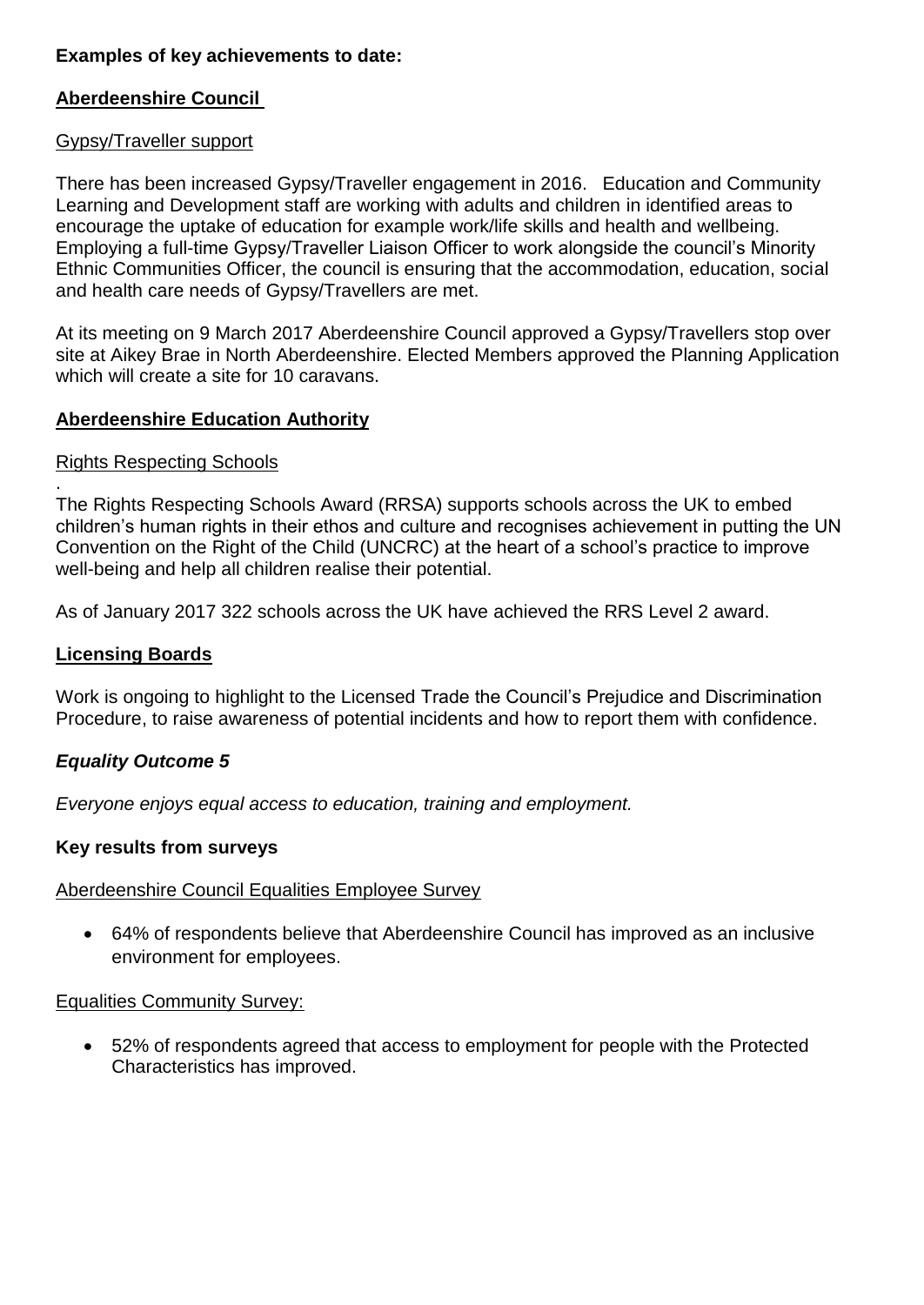### **Examples of key achievements to date**

#### **Aberdeenshire Council**

#### Developing Young Workforce Initiative

Aberdeenshire Council has been awarded a certificate from Developing the Young Workforce North East Scotland (DYWNES). DYWNES is a regional group funded by the Scottish Government which aims to help businesses connect with schools in order to build meaningful working relationships, enabling young people to learn the skills required to enter the workforce for the first time.

#### **Aberdeenshire Education Authority**

#### Young Carers

In December 2015, Ellon Academy became the first secondary school in Aberdeenshire, since the charter was piloted at Aboyne Academy, to sign up for the Schools' Young Carers Charter for Action. This Charter outlines the school's commitment to supporting young carers to access their education and to be children and young people first and foremost.

#### *Equality Outcome 6*

*Access to life opportunities is enhanced by reducing barriers.*

#### **Key results from surveys:**

Aberdeenshire Council Equalities Employee Survey:

- 63% of staff believe that their Service has the ability to meet the needs of people with Protected Characteristics.
- 64% of staff believe that Aberdeenshire Council has improved as an inclusive environment for employees.

#### Equalities Community Survey:

 55% of respondents agreed that access to life opportunities is enhanced by reducing barriers.

#### **Examples of key achievements to date**

#### **Aberdeenshire Council**

#### Martin Brae, (Housing Development), Inverurie

Work was completed in September 2016 at Martin Brae, Inverurie, comprising twenty four properties, consisting of a mix of bungalows, houses and flats. Five of the properties have been adapted specifically for applicants with physical disabilities. These applicants were identified at the start of the new build process, therefore enabling the properties to be adapted exactly to meet their needs.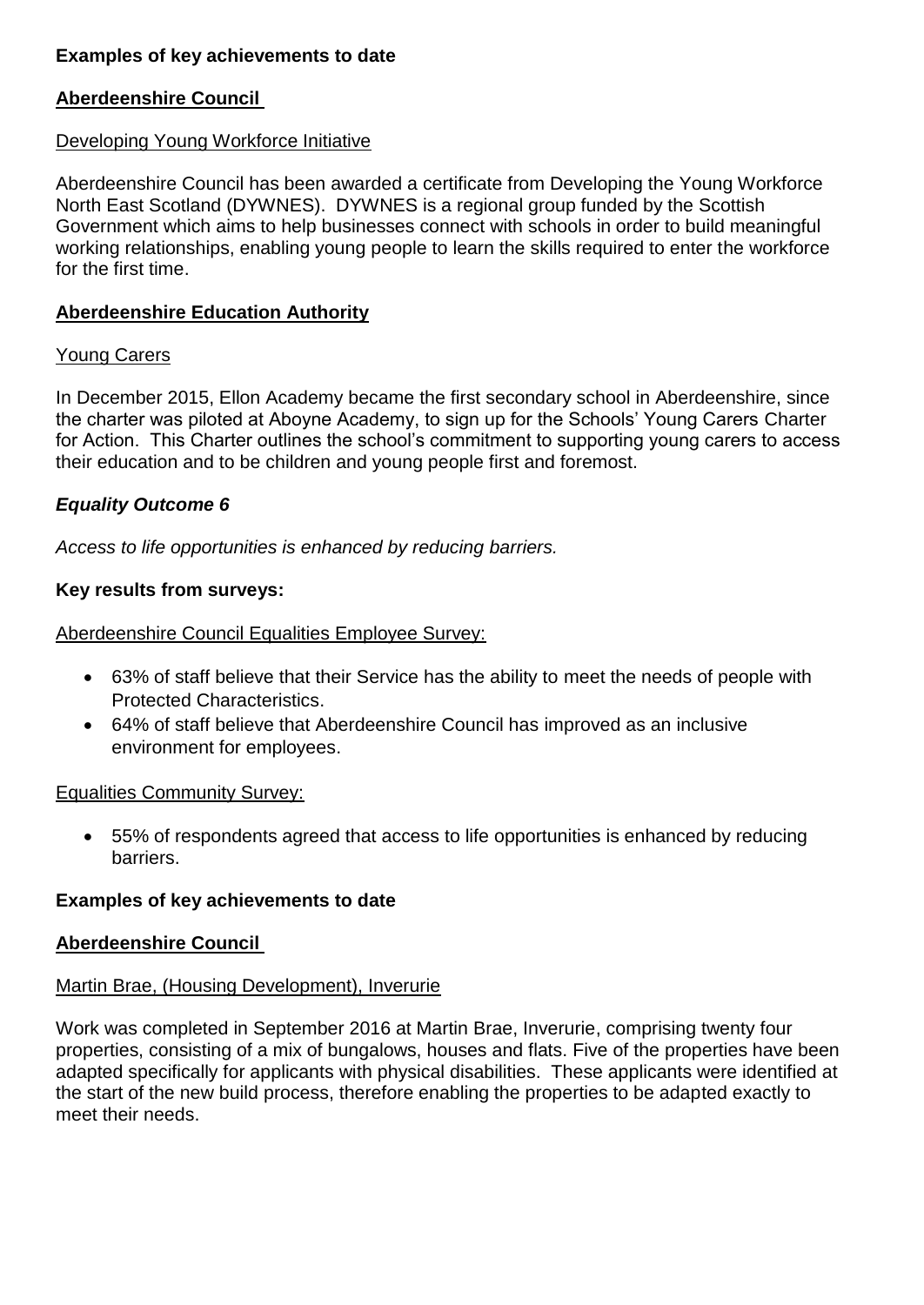### **Aberdeenshire Education Authority**

## TIEs

Aberdeenshire Council is also involved in the TIEs scheme which aims to retrain people who formerly worked in the Oil and Gas sector for posts in our Secondary schools. Aberdeenshire Council continues to work with ten of the twelve people who applied for the scheme, with support being given centrally, and in secondary schools.

### **Licensing Boards**

As part of an initiative, Guide Dog Scotland have offered training to the trade covering both the use and importance of guide dogs with a view to improving awareness of this and ensuring the individuals can access such premises with confidence. (Applicable to North Division).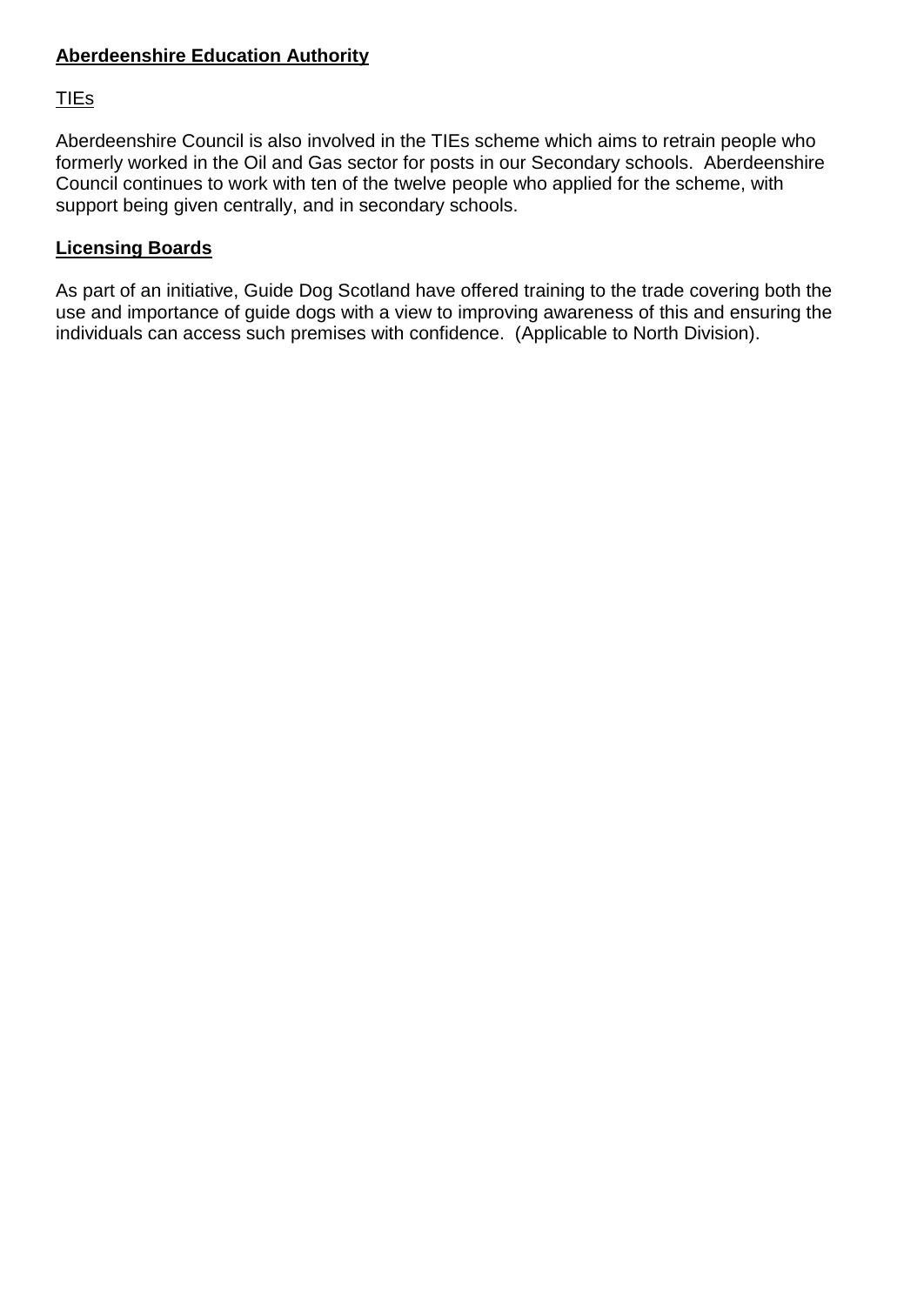#### **APPENDIX 2 EQUALITY OUTCOMES 2017 – 2021:- ABERDEENSHIRE COUNCIL, ABERDEENSHIRE EDUCATION AUTHORITY AND THE THREE ABERDEENSHIRE LICENSING BOARDS 2017-2021**

Under The Equality Act 2010 (Specific Duties) (Scotland) Regulations 2012, Aberdeenshire Council, Aberdeenshire Education Authority and the three Aberdeenshire Licensing Boards (hereinafter referred to as "Aberdeenshire") are required to publish new equality outcomes for the period April 2017 – April 2021.

As part of the process in preparing to identify Equality Outcomes for 2017-21 we reflected on the learning in relation to the Equality Outcomes 2013-17 in that:-

- 1. The original Outcomes, whilst aspirational, were particularly broad;
- 2. The challenges experienced in identifying appropriate measures;
	- a. performance measures first published in 2013 were example measures which were not fully developed;
	- b. in 2015 we reported a broad range of measures that were not easily identifiable as a measure of progress against the original Outcomes – due to the Outcomes being aspirational;
- 3. Outcomes set by Aberdeenshire require to be more relevant to the workings of the Licensing Boards;

Cognisance has been taken of the guidance issued by the Equality and Human Rights Commission in 2016 entitled "Equality Outcomes and the Public Sector Equality Duty: A Guide for Public Authorities in Scotland". This learning has influenced the development of the new Equality Outcomes ensuring that these are more specific and so the impact will be more easily identifiable and more measurable.

The following evidence has been collated to shape Aberdeenshire new Equality Outcomes:-

- 1. An employee survey was carried out in 2015
- 2. Three comprehensive surveys undertaken during 2016 as follows:-
	- Residents through the Citizen's Panel in May 2016 had 700 respondents.
		- Residents, through The Equalities Community Survey between 23 July to 21 August 2016 had 144 respondents.
	- Survey of employees of Aberdeenshire Council, Aberdeenshire Licensing Authority, the three Licensing Boards together and The Aberdeenshire Health and Social Care Partnership between July and August 2016 had a total of 621 respondents.
- 3. Feedback and views were sought from the following entities within Aberdeenshire:-
	- Each Service
	- Every Area Manager
	- The three Licensing Boards
	- The Equalities Team
- 4. At six monthly intervals, since April 2013, progress reports including case Studies from each Service have been reported to the Policy and Resources Committee.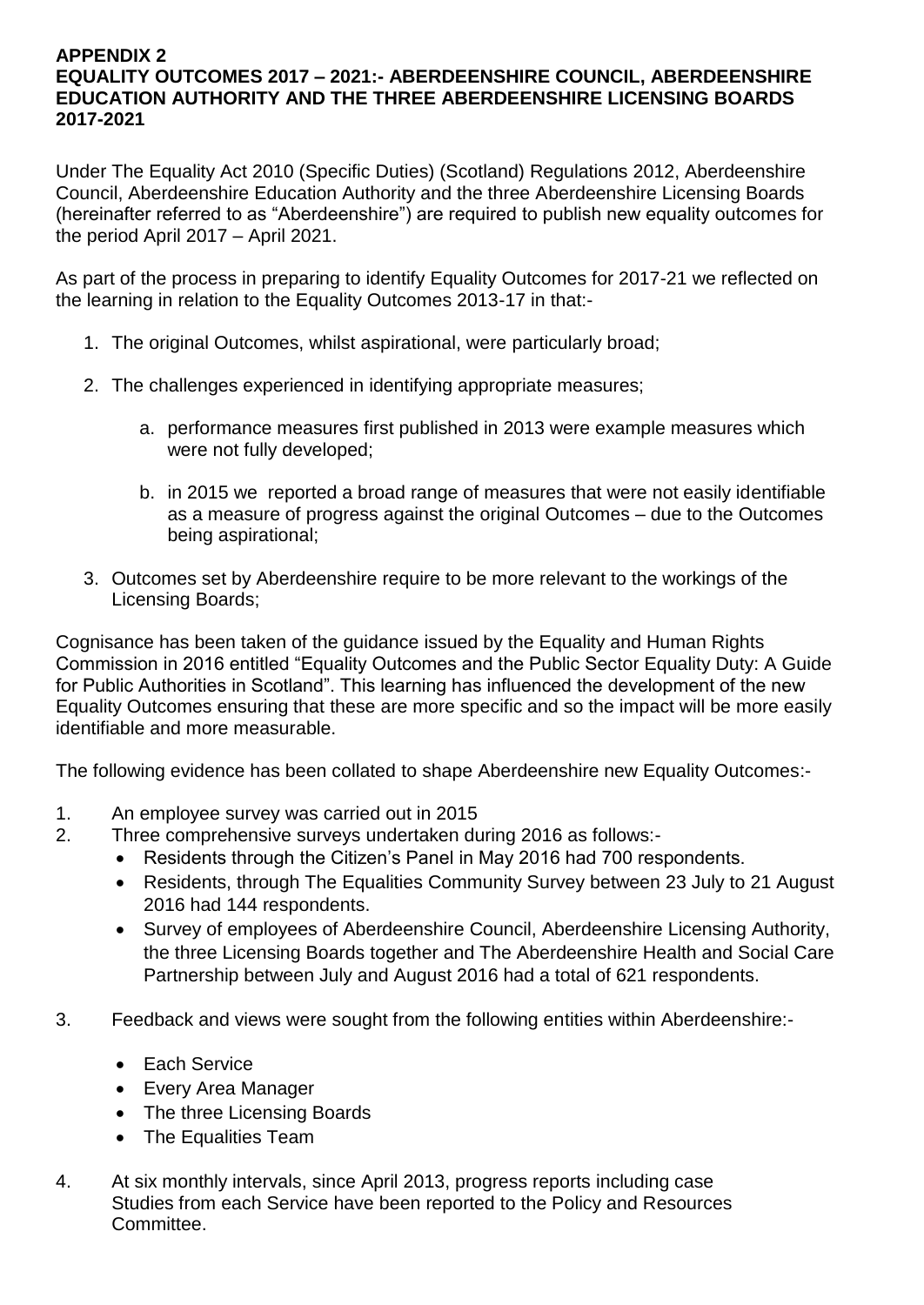- 5. At two monthly intervals progress has been considered at meetings of the Equalities and Human Rights Group.
- 6. Each quarter, progress has been considered by the Equalities and Human Rights Strategy Board.
- 7. Analysis of the evidence base took place and was considered by:-
	- The Corporate Equalities and Human Rights Group on 21 September 2016
	- An extended Corporate Equalities Group and Human Rights Workshop (including Elected Members Equalities Champions and Chairs of the Licensing Boards) on 25 October 2016
	- The Equalities Strategy Board on 10 December 2016.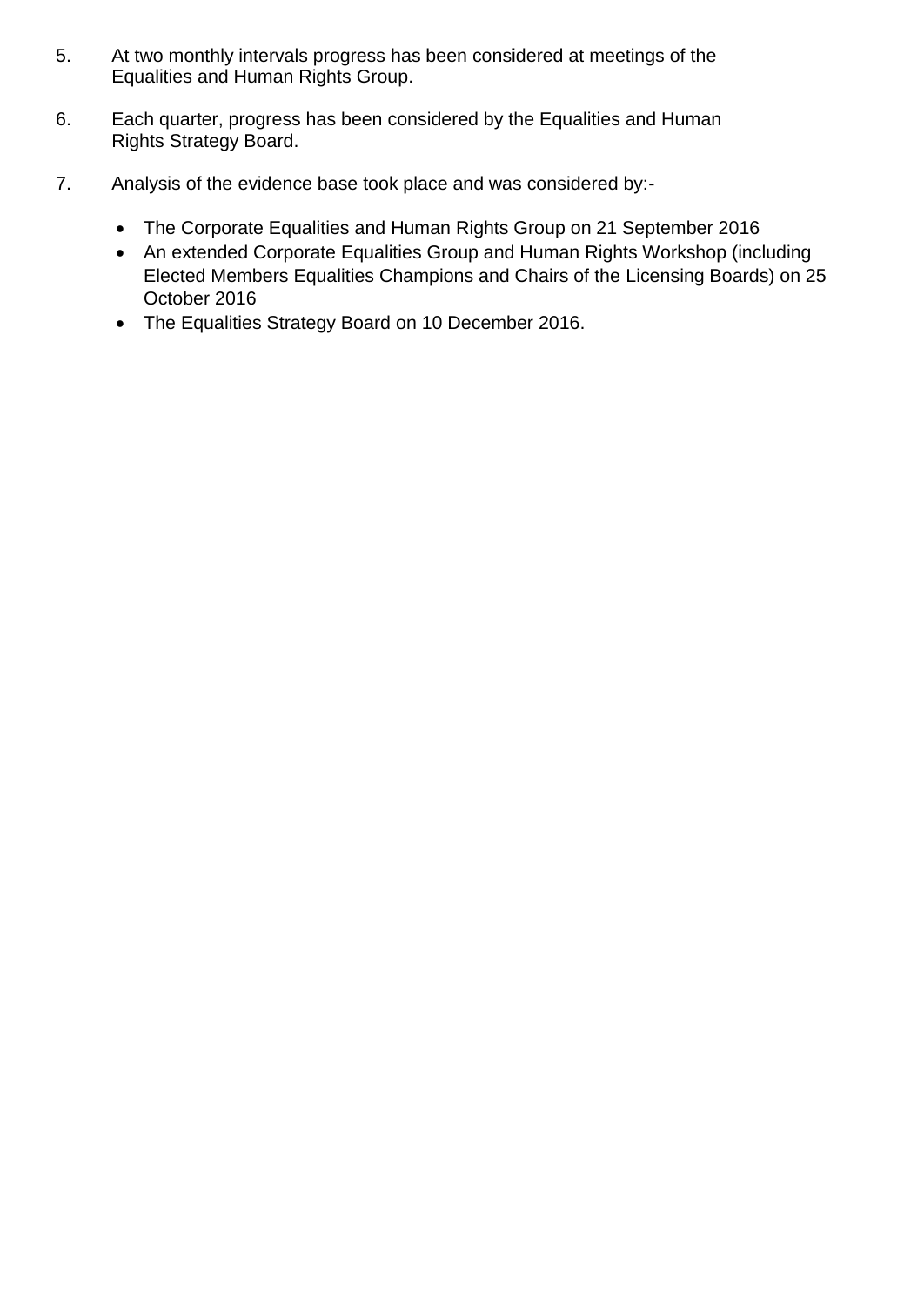### **Equality Outcome 1:**

**Safer and better decision making will be achieved as a result of being better informed of Equality & Diversity matters**

*LOIP priorities:* 

*Connected and cohesive communities*



*Applicable Legal Entities: Aberdeenshire Council, Education Authority, Licensing Boards*

*Protected Characteristics:*





*Duty Addressed:*

*Eliminate discrimination, advance equality of opportunity, foster good relations*

# **Evidence: Extract of original source data utilised to inform the debate and development of this Outcome**

# **Citizen' Panel survey:**

- 17% of respondents agreed that Aberdeenshire councillors' understanding of the challenges facing people and communities with the protected characteristic has worsened and 45% that it has not changed.
- 13% of respondents agreed that Aberdeenshire Council employees' understanding of the challenges facing people and communities with the protected characteristic has worsened and 35% that it has not changed.

# **Staff survey:**

 Only 36% respondents believed that their understanding of the potential challenges facing people with Protected Characteristics has improved and 31% said that this had not changed.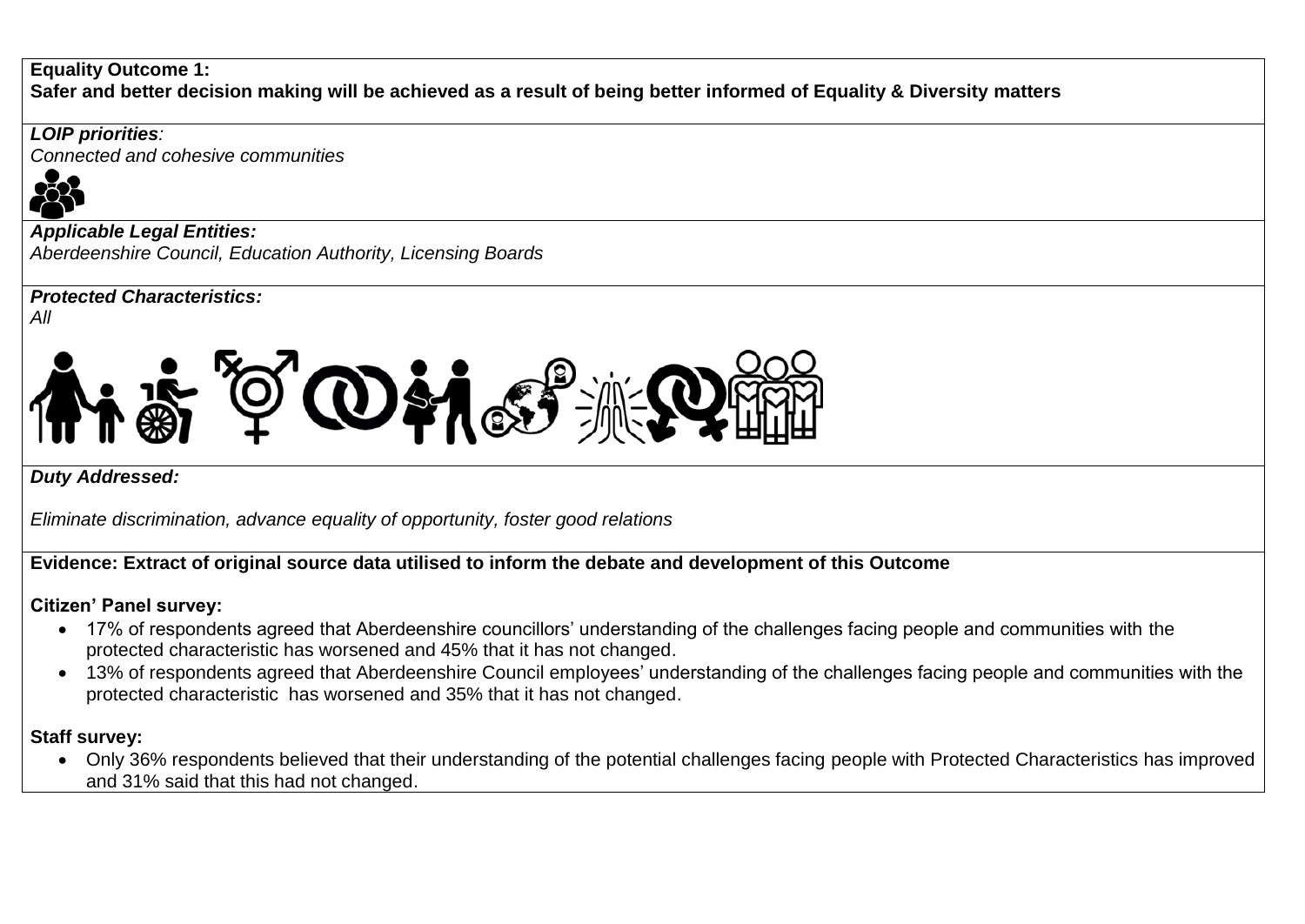- 30% of the comments relate to lack of resource or understanding to appropriately deal with Equalities Impact Assessments, difficulties in accessing translation services.
- 20% of those who were aware of the Prejudice and Discrimination Reporting Process did not know where to access further information.

| <b>Evidence Based Themes</b>                                                                                                                                                                                                                                                                                | <b>Activities</b>                                                                                                                                                                                                                                                                                                                                                                                                                                                             | <b>Outputs</b>                                                                                                                                                                                                                                                     |
|-------------------------------------------------------------------------------------------------------------------------------------------------------------------------------------------------------------------------------------------------------------------------------------------------------------|-------------------------------------------------------------------------------------------------------------------------------------------------------------------------------------------------------------------------------------------------------------------------------------------------------------------------------------------------------------------------------------------------------------------------------------------------------------------------------|--------------------------------------------------------------------------------------------------------------------------------------------------------------------------------------------------------------------------------------------------------------------|
| The level of understanding,<br>amongst councillors and senior<br>officers, of equality needs and<br>issues faced by all Protected<br>Characteristics and their ability to<br>respond.<br>Lack of understanding of the<br>consequences of non-compliance<br>amongst some councillors and<br>senior officers. | Develop and implement targeted plans to achieve<br>improved knowledge and understanding amongst<br>all councillors and senior officers.<br>Working with councillors and senior officers,<br>identify ways to ensure equalities is considered,<br>the evidence process understood and implemented<br>to demonstrate informed decision making.<br>Working with partners to identify ways to ensure<br>equalities is considered and evidenced in the<br>decision making process. | Elected Members demonstrate their understanding of the<br>needs of those with Protected Characteristics.<br>Senior officers demonstrate their understanding of the<br>needs of those with Protected Characteristics.                                               |
| Lack of awareness of key equality<br>resources - Prejudice and<br>Discrimination reporting and<br>access to interpretation and<br>translation services.                                                                                                                                                     | Develop and implement plans to:<br>raise awareness of Prejudice &<br>Discrimination reporting process across the<br>council and in our communities<br>raise awareness of interpretation and<br>translation services across the council and<br>in our communities<br>provide practical, useful support resources<br>for employees required to engage with<br>people whose first language is not English.                                                                       | Increased awareness of the key equality resources.<br>Employees and member of the public have increased<br>awareness of Prejudice & Discrimination reporting and<br>know how to access interpretation and translation<br>services when accessing council services. |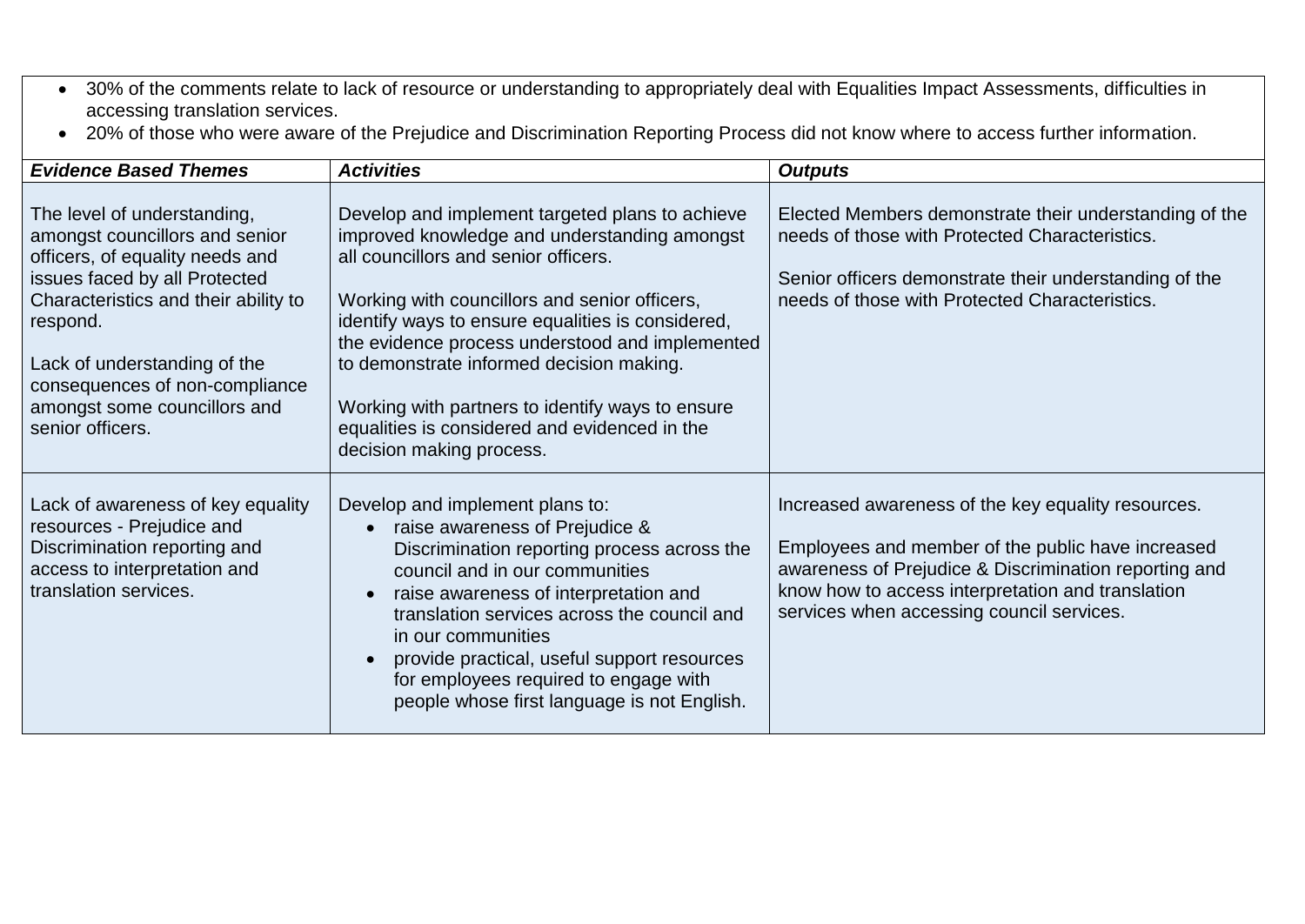#### **Equality Outcome 2:**

**To promote a better understanding of the needs of people of different race and develop strategies which support them.**

### *LOIP priorities:*

*Reducing Child Poverty, Connected and cohesive communities* 



*Applicable Legal Entities: Aberdeenshire Council, Education Authority* 

## *Protected Characteristics:*

*Race*



#### *Duty Addressed: Eliminate discrimination, advance equality of opportunity, foster good relations.*

## *Evidence:* **Extract of original source data utilised to inform the debate and development of this Outcome**

*Citizen's panel*

- *79% respondents agreed that there is prejudice and / or discrimination against gypsy/travellers specifically in Aberdeenshire*
- *47% respondents agreed that there is prejudice and/or discrimination against people of different races in Aberdeenshire*
- *52% of respondents agreed that where English is not someone's first language, they are restricted from accessing services due to a lack of translation and interpretation support*

### *Corporate Equalities Group workshop*

*Work is still to be done around ensuring positive integration and empowerment of the Syrian New Scots and migrant workers in Aberdeenshire continues*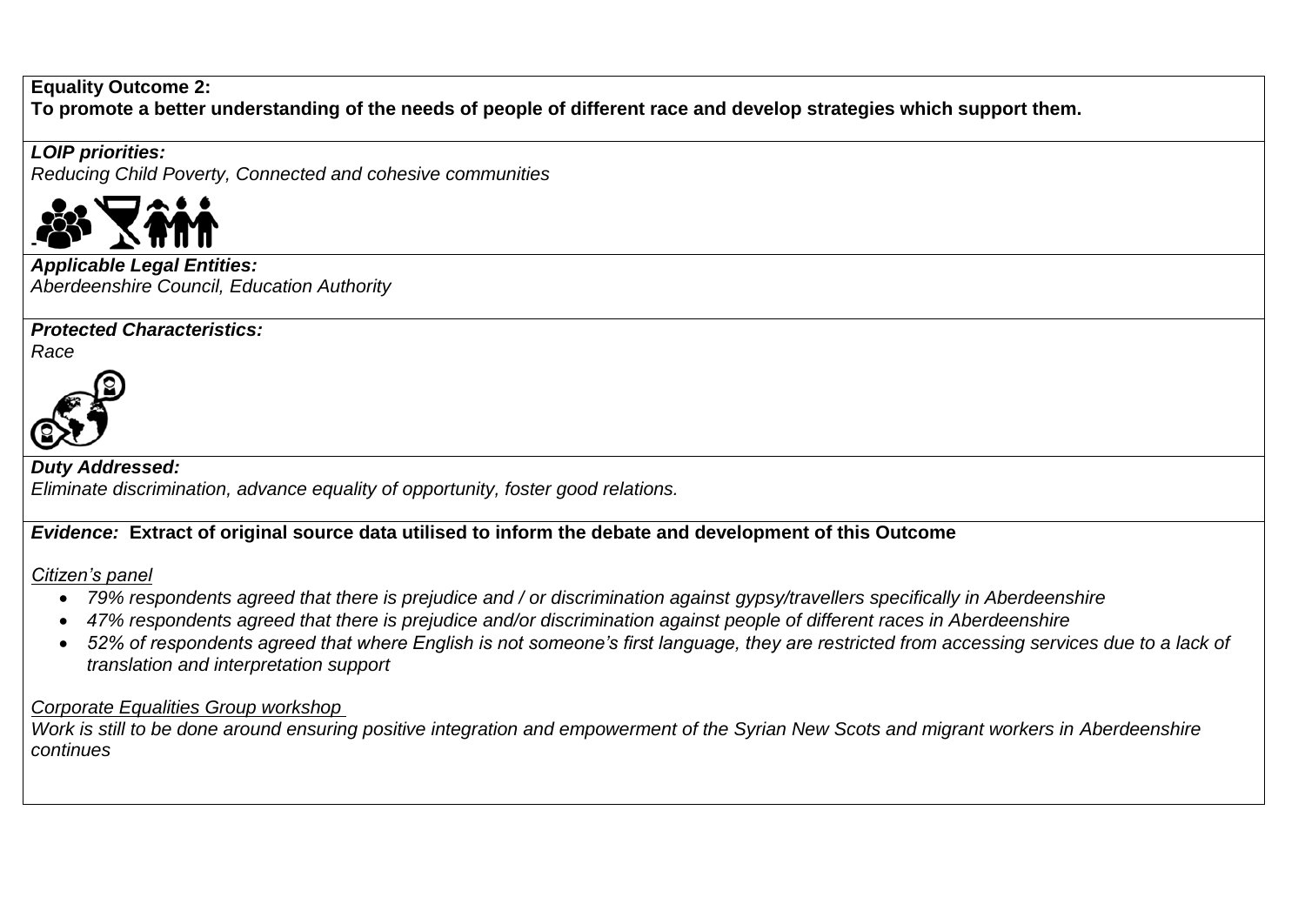| <b>Evidence Based</b><br><b>Themes</b>                                                                                                                                                                                                                                                                                                                                                                                                                             | <b>Activities</b>                                                                                                                                                                                                                                                                                                                                                                                                                                                                                                                                                                                                                                                                       | <b>Outputs</b>                                                                                                                                                                                                                                                                                                                                                                                                                                                                                                                                    |
|--------------------------------------------------------------------------------------------------------------------------------------------------------------------------------------------------------------------------------------------------------------------------------------------------------------------------------------------------------------------------------------------------------------------------------------------------------------------|-----------------------------------------------------------------------------------------------------------------------------------------------------------------------------------------------------------------------------------------------------------------------------------------------------------------------------------------------------------------------------------------------------------------------------------------------------------------------------------------------------------------------------------------------------------------------------------------------------------------------------------------------------------------------------------------|---------------------------------------------------------------------------------------------------------------------------------------------------------------------------------------------------------------------------------------------------------------------------------------------------------------------------------------------------------------------------------------------------------------------------------------------------------------------------------------------------------------------------------------------------|
| Reduce discrimination/<br>prejudice towards<br>Gypsy/ Travellers by<br>raising awareness of<br>effect/impact of<br>prejudice on<br>Gypsy/Travellers<br><b>Limited Gypsy/ Traveller</b><br>site provision leading to<br>unauthorised<br>encampments.<br>Negative media<br>attention aimed at<br>Gypsy/Travellers<br>unauthorised<br>encampments in<br>Aberdeenshire<br>Negative mind-set of the<br>settled community<br>towards the<br>Gypsy/Traveller<br>community | Continue working with Gypsy/Travellers to<br>identify ways to reduce levels of prejudice and<br>discrimination and barriers.<br>Continue to work with communities, public<br>sector partners and organisations to identify<br>ways to reduce levels of prejudice and<br>discrimination towards Gypsy/Travellers.<br>Working with Gypsy/Travellers to identify<br>options to increase site provision through either<br>council owned or private encampments.<br>Working with partners to address media<br>reporting which may lead to racial tensions in<br>communities.<br>Identify ways to improve knowledge and<br>understanding working in partnership with<br>Schools and partners. | Gypsy/Travellers will be accepted and welcomed by communities and<br>experience reduced levels of prejudice and discrimination.<br>Communities will have an improved level of understanding of the needs<br>of Gypsy/Travellers leading to more cohesive communities.<br>Increased number of Gypsy/Traveller sites in Aberdeenshire.<br>Employees and members of the public have increased awareness of<br>Prejudice & Discrimination reporting.<br>Improved awareness and access to interpretation and translation<br>services in Aberdeenshire. |
| Lack of awareness of<br>key equality resources -<br>Prejudice and<br>Discrimination reporting<br>and access to                                                                                                                                                                                                                                                                                                                                                     | Develop and implement plans to:<br>Raise awareness of Prejudice &<br>Discrimination reporting process across<br>the council<br>Working with our partners in our<br>communities to raise awareness of                                                                                                                                                                                                                                                                                                                                                                                                                                                                                    |                                                                                                                                                                                                                                                                                                                                                                                                                                                                                                                                                   |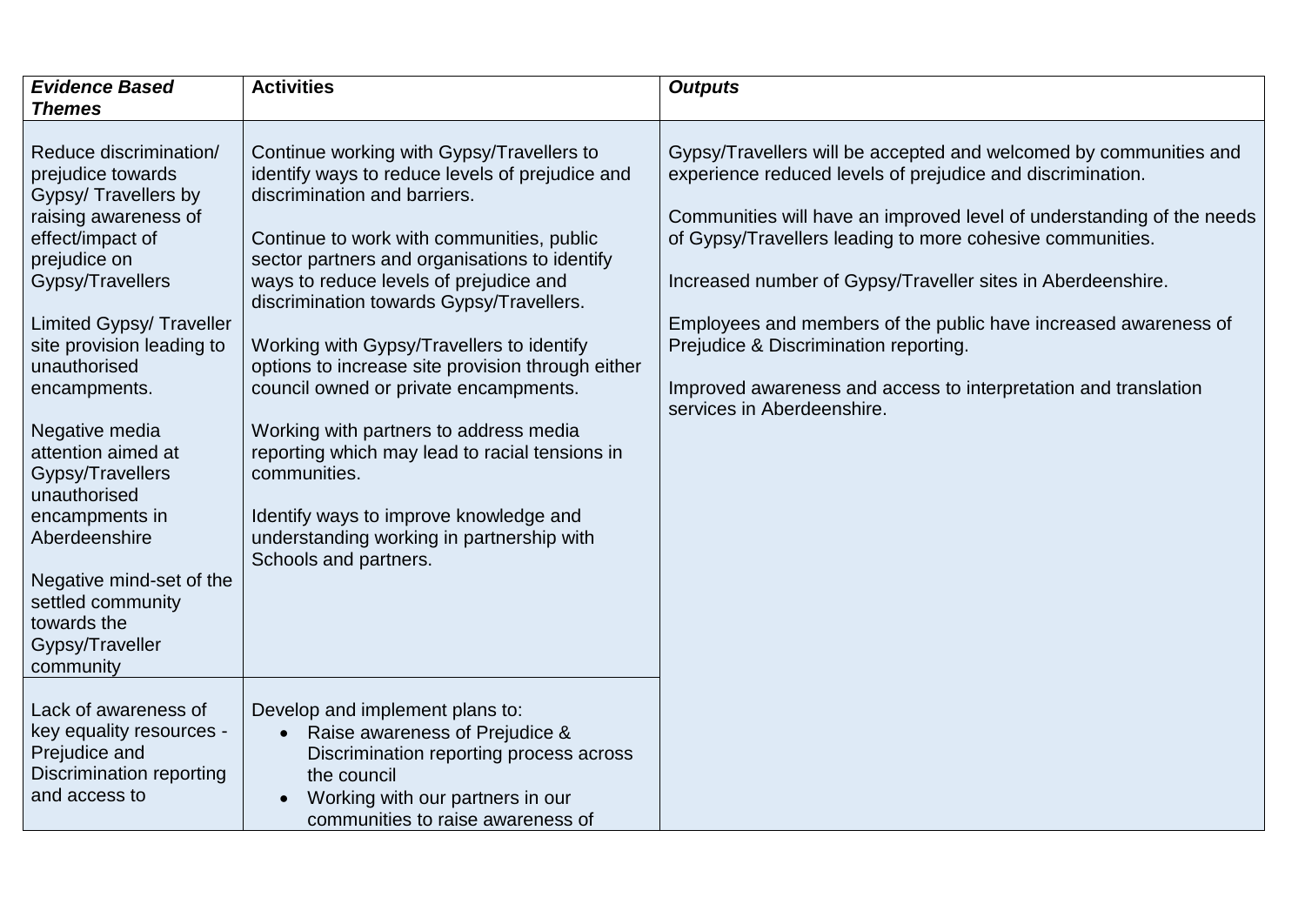| interpretation and<br>translation services.                                                                                                                             | interpretation and translation services<br>across partner organisations.<br>Further promote the 'Living and Working<br>$\bullet$<br>in Aberdeenshire' guidance.<br>provide practical, useful support<br>resources for employees required to<br>engage with people whose first language<br>is not English.                                                                                                                                                                                                                            |                                                                                                                                                                                                                                                                                                                           |
|-------------------------------------------------------------------------------------------------------------------------------------------------------------------------|--------------------------------------------------------------------------------------------------------------------------------------------------------------------------------------------------------------------------------------------------------------------------------------------------------------------------------------------------------------------------------------------------------------------------------------------------------------------------------------------------------------------------------------|---------------------------------------------------------------------------------------------------------------------------------------------------------------------------------------------------------------------------------------------------------------------------------------------------------------------------|
| Reduce risk of<br>harassment and<br>prejudice amongst<br>migrant workers by<br>ensuring they are not<br>being taken advantage<br>of by their employers<br>and landlords | Increase confidence and awareness among<br>migrant workers to be able to report prejudice<br>and discrimination incidents<br>Work with partner organisations to establish<br>clear reporting mechanisms for hate crime and<br>racial harassment<br>Identify Third Party Reporting sites within<br>Aberdeenshire<br>A multi-agency approach to identifying non-<br>compliant landlords in Aberdeenshire is<br>developed to identify rogue landlords in the<br>Private Rented Sector (PRS) and Houses of<br>Multiple Occupation (HMOs) | Migrant workers are not discriminated against in the work place<br>Migrant workers are confident in reporting prejudice and discrimination<br>incidents.<br>Migrant workers living in Aberdeenshire are not being prejudiced<br>against by their landlords and are able to secure accommodation that<br>meets their needs |
| Identify and address<br>communication and<br>language barriers that<br>may prevent Syrian New                                                                           | Minority Ethnic groups are increasingly involved,<br>consulted and represented where relevant/<br>appropriate                                                                                                                                                                                                                                                                                                                                                                                                                        | All migrant workers and newcomers into the area can access<br>information to help ensure equal access to services                                                                                                                                                                                                         |
| Scots and migrant<br>workers accessing<br>council services                                                                                                              | Identify ways to support and showcase existing<br>initiatives and promote similar initiatives<br>elsewhere                                                                                                                                                                                                                                                                                                                                                                                                                           | Migrant workers are integrated in the community                                                                                                                                                                                                                                                                           |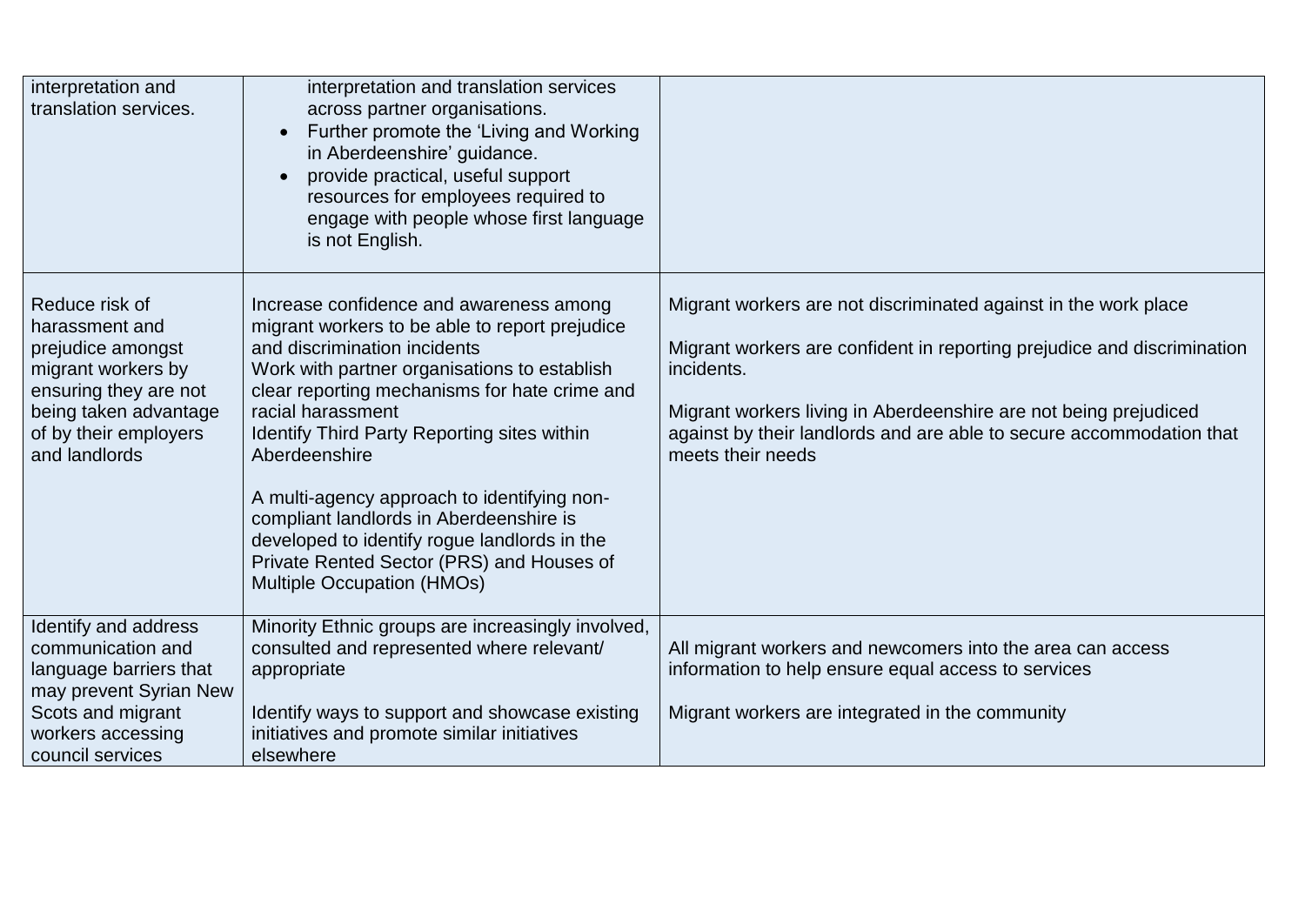#### *Equality Outcome 3:*

*Develop a better understanding of the needs of people with a disability and develop and promote strategies which ensure access to council services and which support them in education and employment*

### *LOIP priorities:*

*Reducing Child Poverty, Connected and cohesive communities, Reducing alcohol consumption*



#### *Applicable Legal Entities:*

*Aberdeenshire Council, Education Authority, Licensing Boards*

### *Protected Characteristics:*

*Disability*



*Duty Addressed:*

*Eliminate discrimination, advance equality of opportunity, foster good relations.*

# **Evidence : Extract of original source data utilised to inform the debate and development of this Outcome**

*Citizen's panel:*

- *There is a lack of understanding of issues faced by disabled people on the part of non- disabled people*
- *85% respondents agreed that disabled people experience particular difficulties travelling by public transport*
- *42% respondents indicates that disability most significantly affects getting a job and 21% indicated difficulties when returning to work*
- *Only 55% of those respondents identified as older believe that the Aberdeenshire Council understands the challenges faced by older people.*

## *Staff survey*

 *31% respondents comments point to failures of the council to support the Equalities agenda in terms of physical provisions in building for people with disabilities or corporate processes that treat people unfairly.*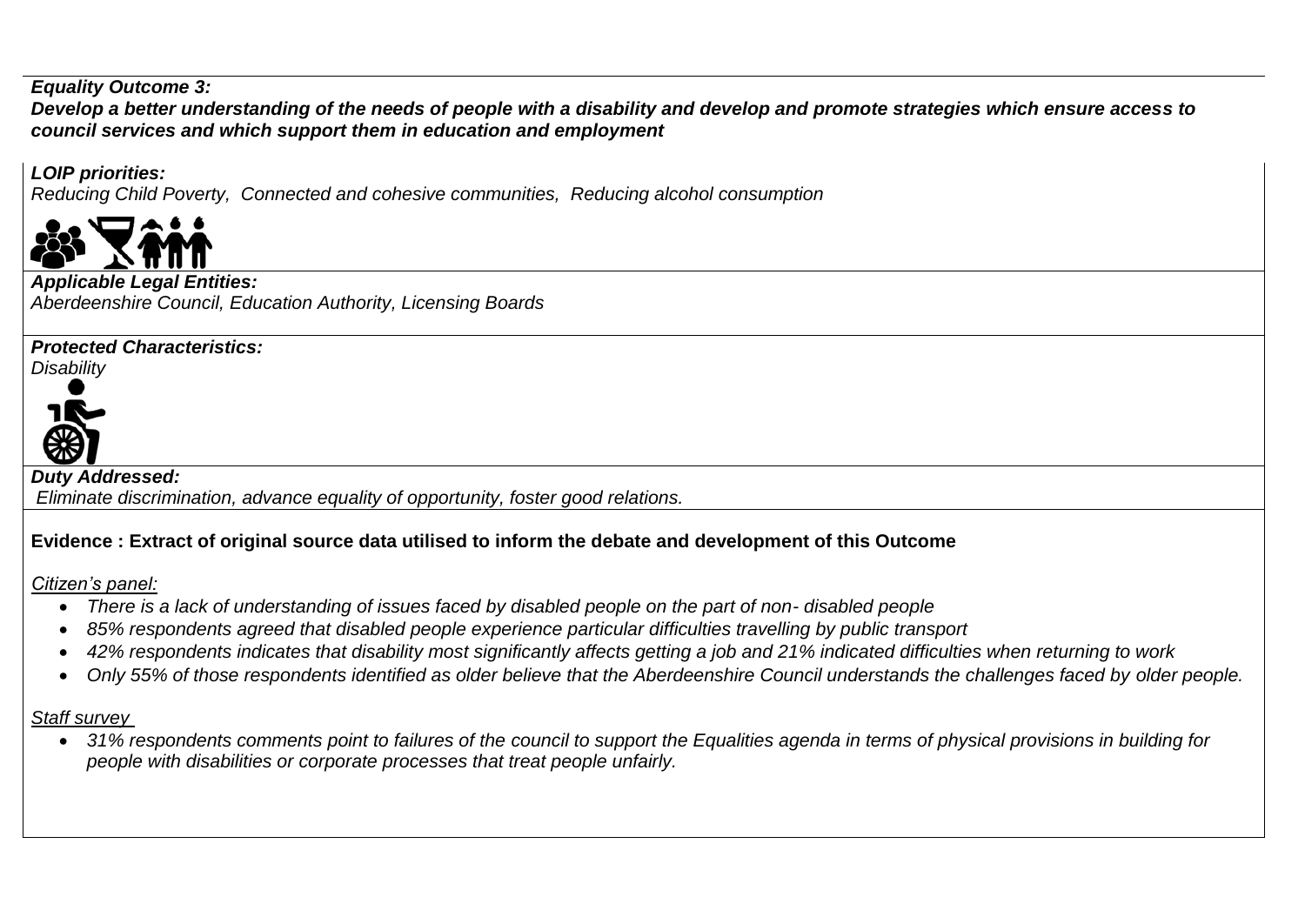| <b>Evidence Based Themes</b>                                                                                                       | <b>Activity</b>                                                                                                                                                                                                                                                                                                                                                                                     | <b>Outputs</b>                                                                                                                                                                                                                                                                                           |
|------------------------------------------------------------------------------------------------------------------------------------|-----------------------------------------------------------------------------------------------------------------------------------------------------------------------------------------------------------------------------------------------------------------------------------------------------------------------------------------------------------------------------------------------------|----------------------------------------------------------------------------------------------------------------------------------------------------------------------------------------------------------------------------------------------------------------------------------------------------------|
| People with disabilities don't<br>believe their particular needs are<br>met due to a lack of awareness of<br>the issues they face. | Working with community groups supporting<br>disabled people to identify ways to increase<br>public awareness to better support the<br>disabled community's needs.<br>Working with communities to identify the<br>level of understanding of the needs of<br>people with disabilities.<br>Working with community groups,<br>communities and partners to develop and<br>deliver an agreed action plan. | Disabled and older people can access services and believe their<br>particular needs are met.<br>Communities and businesses understand the needs of older<br>people and people with disabilities.<br>People with disabilities, particularly learning disabilities, have<br>improved employment prospects. |
| Disabled and older people have<br>experienced difficulty accessing<br>services                                                     | Identify ways in which disabled and older<br>people are better able to access services,<br>shopping and leisure opportunities.<br>Working collaboratively with partners<br>todevelop ways to respond by utilising digital<br>connectivity, community/volunteer<br>participation, support and transport<br>providers.                                                                                |                                                                                                                                                                                                                                                                                                          |
| People with disabilities,<br>particularly learning disabilities<br>have poor employment<br>prospects.                              | Working with professional bodies and local<br>business to identify ways to promote<br>employability programmes to encourage<br>businesses to recruit people with disabilities.                                                                                                                                                                                                                      |                                                                                                                                                                                                                                                                                                          |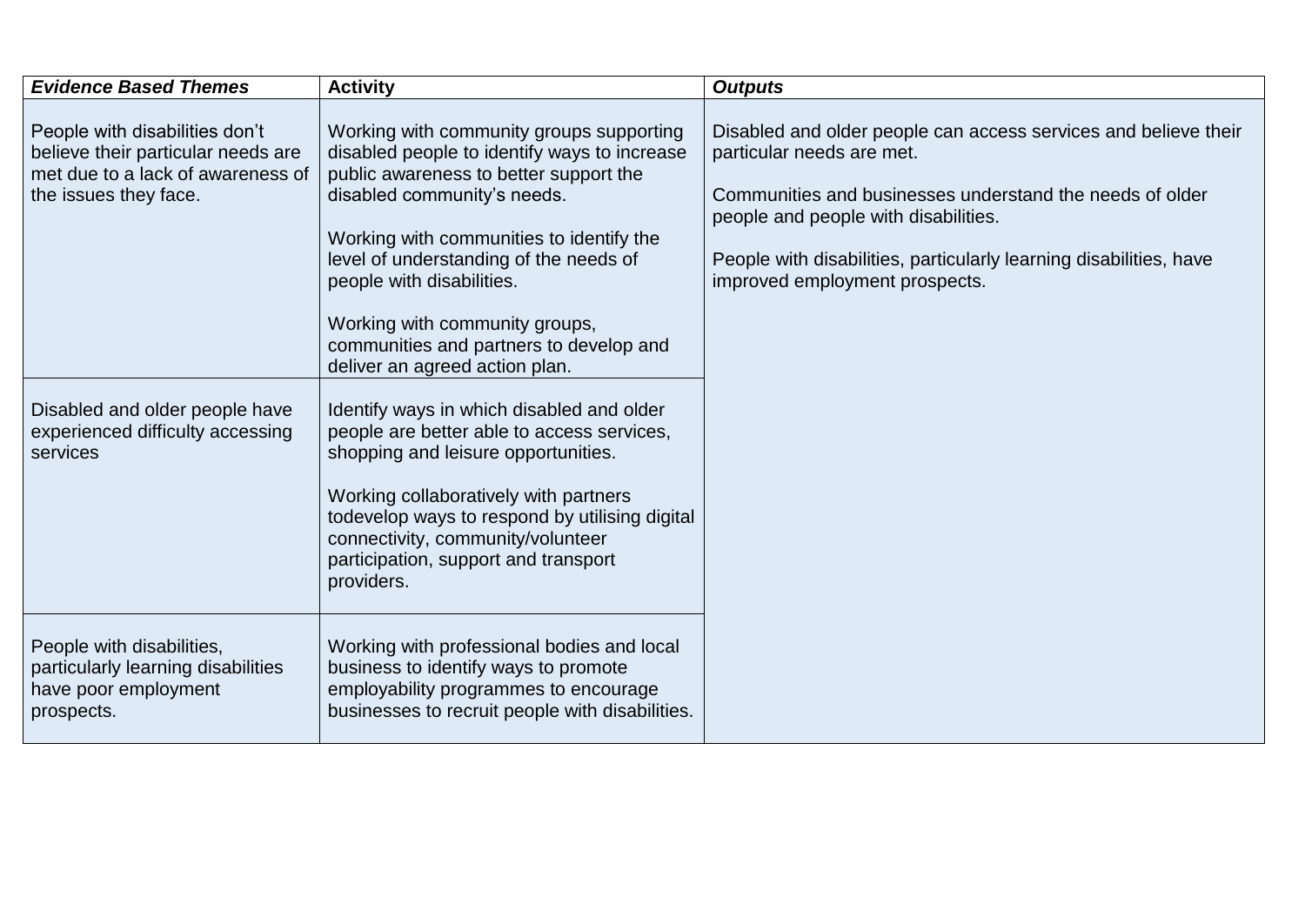#### *Equality Outcome 4*

**Develop a better understanding of the needs of LGBT people as employees and customers, develop and cascade strategies which minimise bullying and harassment in schools and the community. Achieve measurably reduced levels of prejudice and discrimination against the LGBT community.**

## *LOIP priority*

*Connected and cohesive communities*



*Applicable legal entity Aberdeenshire Council, Education Authority, Licensing Boards*

*Protected characteristic Gender realignment and sexual orientation*



*Duty Addressed*

*Eliminate discrimination, advance equality of opportunity, foster good relations.*

# **Evidence : Extract of original source data utilised to inform the debate and development of this Outcome**

*Community survey*

- *53% respondents agreed that there is a lack of understanding of the needs of people undergoing gender reassignment*
- *50% respondents agreed that bullying and harassment is targeted most significantly towards Gender Reassignment*
- *Issue raised in supporting comments about having to provide Equalities information when applying for jobs, as the information in the wrong hands could be used to discriminate against candidates.*

# *Citizen's Panel*

 *78% respondents indicated that young people that are lesbian, gay or bisexual experience a greater level of bullying and harassment in schools*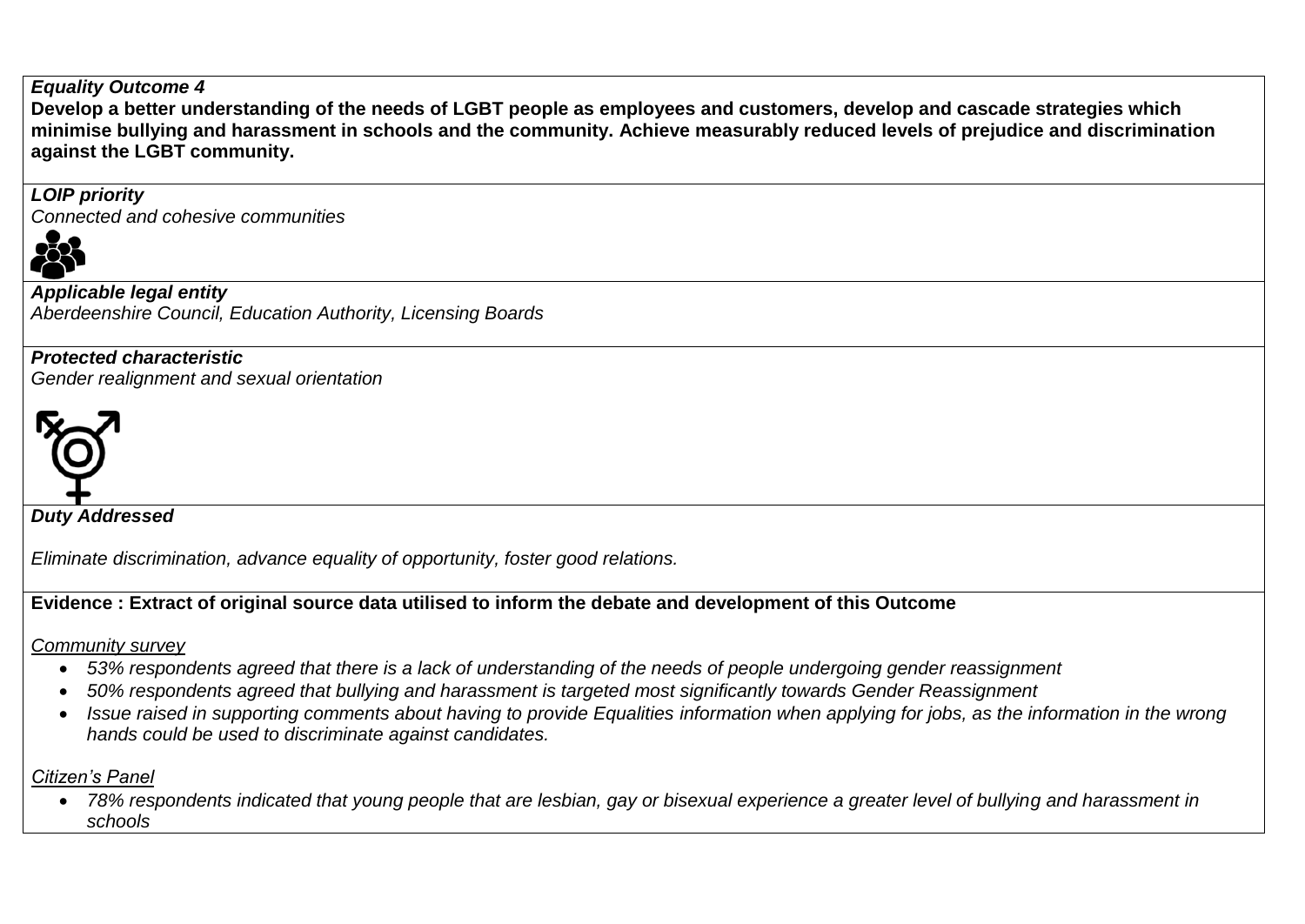- *37% respondents agreed that people in Aberdeenshire face difficulties in employment as a result of being lesbian, gay or bisexual*
- *53% respondents agrees that people face difficulties in employment due to being transgender*

| <b>Evidence Based Themes</b>                                                                                                                                                                                                                         | <b>Activity</b>                                                                                                                                                                                   | <b>Outputs</b>                                                                                                                                                                                                                                                 |
|------------------------------------------------------------------------------------------------------------------------------------------------------------------------------------------------------------------------------------------------------|---------------------------------------------------------------------------------------------------------------------------------------------------------------------------------------------------|----------------------------------------------------------------------------------------------------------------------------------------------------------------------------------------------------------------------------------------------------------------|
| A lack of understanding of the<br>needs of individuals, in relation to<br>gender reassignment and those who<br>will have experienced prejudice or<br>discrimination as a result of gender<br>reassignment or sexual orientation<br>in the community. | Work with LGBT community groups<br>and Partners to identify ways to tackle<br>prejudice and discrimination within the<br>community.                                                               | The LGBT community, and those going through gender<br>reassignment are more accepted in their communities, where their<br>needs are understood.<br>Reduced levels of prejudice and discrimination towards the LGBT<br>community within the Aberdeenshire area. |
| Bullying and harassment in schools<br>is higher in relation to the LGBT<br>community                                                                                                                                                                 | Building on work undertaken to date by<br>the Education Authority to continue to<br>work with partners to revise and<br>implement plans to improve awareness<br>and understanding amongst pupils. | Pupils and employees understand the needs of the LGBT<br>community in schools.<br>Reduced incidences of bullying and harassment in schools linked to<br>the LGBT community.                                                                                    |
| Level of mistrust of the requirement<br>to provide equalities information<br>when applying for jobs.                                                                                                                                                 | Identify ways to provide greater<br>assurance of confidentiality and<br>measures in place to ensure<br>compliance with The Data Protection<br>Act for job applicants and employees.               | Increased confidence in providing equality monitoring data.                                                                                                                                                                                                    |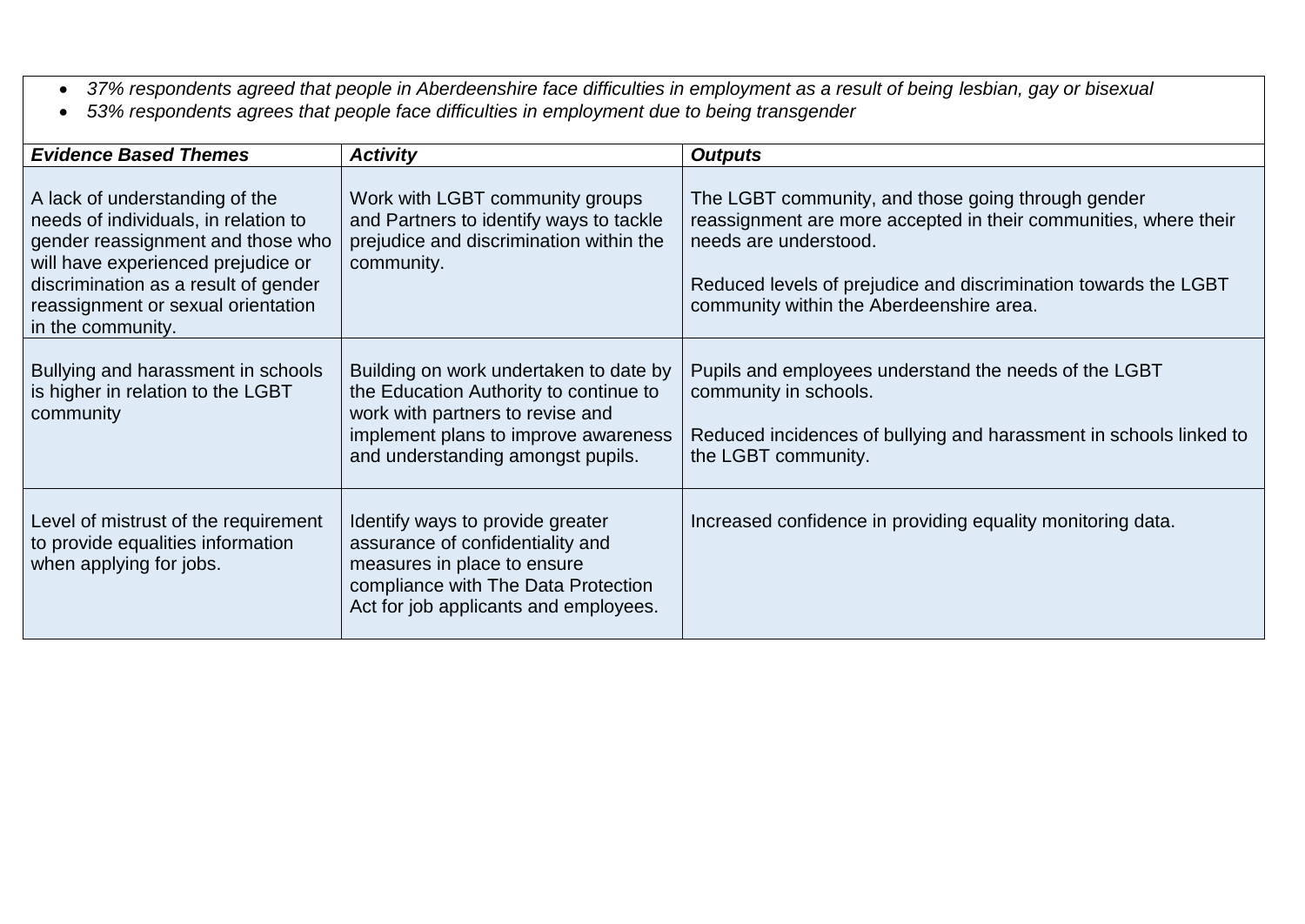**Equality Outcome 5 Aberdeenshire Council's recruitment is implemented with fairness and transparency and fully supports people with Protected Characteristics.**

*LOIP priority Reducing child poverty; Connected and cohesive communities*



*Applicable legal entity Aberdeenshire Council, Education Authority*

*Protected Characteristics*

*All*



*Duty Addressed*

*Eliminate discrimination, advance equality of opportunity, foster good relations.*

*Evidence:* **Extract of original source data utilised to inform the debate and development of this Outcome** 

*Staff survey:* 

- *84% respondents commented on recruiting process with regard to favouritism, the notion that managers may be pre-selecting candidates*  prior to interview, people with dyslexia being treated unfairly, people with learning difficulties not being employed at all, gender imbalances at *certain levels within the organisation, particularly at service manager level and above.*
- *A further 10% of statements relate to issues with the interview process and discrimination as a result of the constitution of interview panels which could introduce bias.*

*Citizen's panel*

*28% respondents agreed that people face difficulties in employment due to their gender*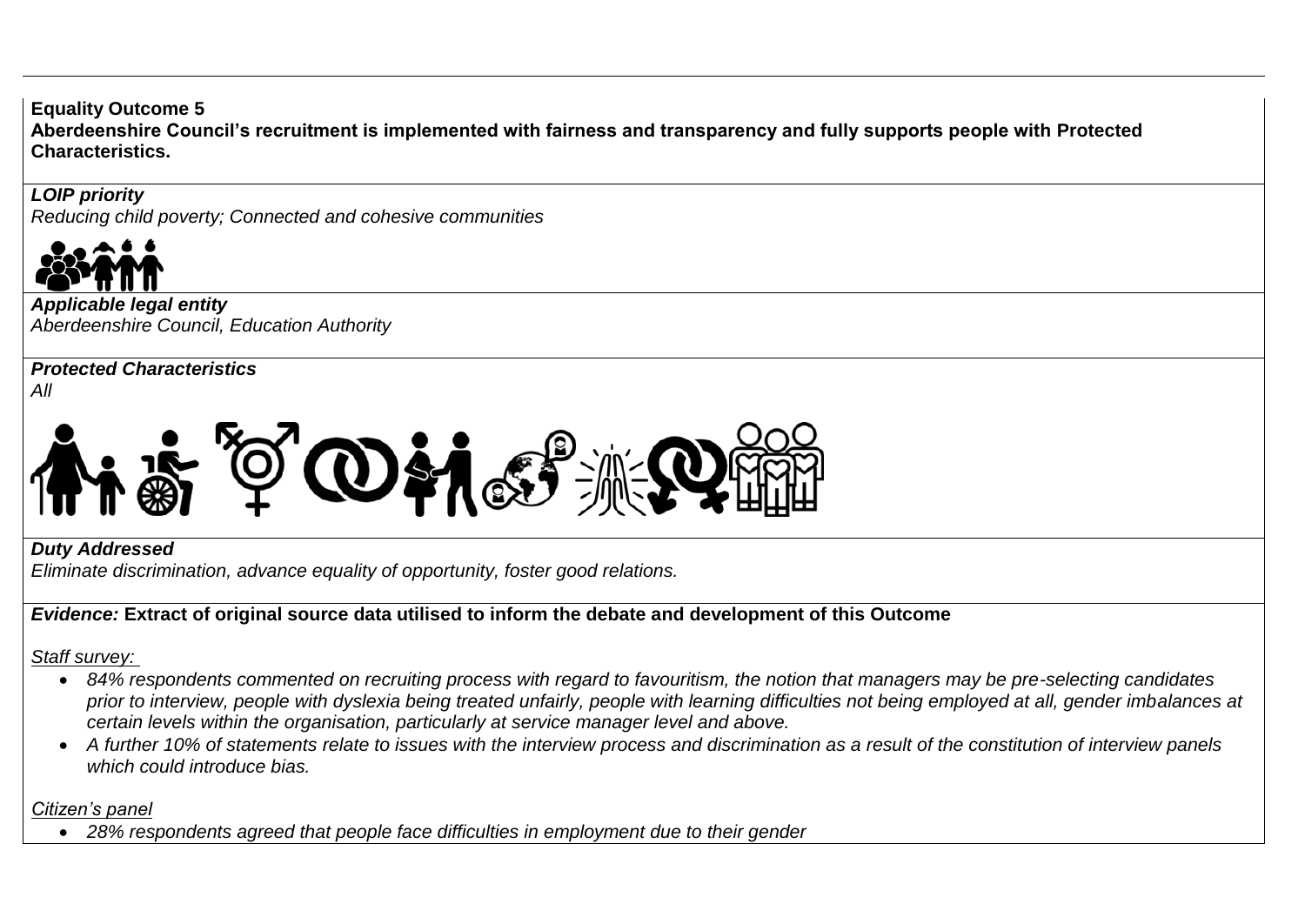#### *Community survey*

 *Only 70% of females were in agreement with the statement that Aberdeenshire Council understands the challenges faced by women in workforces* 

| <b>Evidence Based Themes</b>                                                                                                                                                                                                                                      | <b>Activities</b>                                                                                                                                                                                                                                                                                                                                                                                                                                                                                                                                                                                                                            | <b>Outputs</b>                                                                                                                                                                                                                                                                                                                                                                                                                                                                 |
|-------------------------------------------------------------------------------------------------------------------------------------------------------------------------------------------------------------------------------------------------------------------|----------------------------------------------------------------------------------------------------------------------------------------------------------------------------------------------------------------------------------------------------------------------------------------------------------------------------------------------------------------------------------------------------------------------------------------------------------------------------------------------------------------------------------------------------------------------------------------------------------------------------------------------|--------------------------------------------------------------------------------------------------------------------------------------------------------------------------------------------------------------------------------------------------------------------------------------------------------------------------------------------------------------------------------------------------------------------------------------------------------------------------------|
| There is a perception that<br>recruiting managers demonstrate<br>behaviours which show<br>favouritism. Concerns suggest a<br>lack of transparency exists where<br>the constitution of interview<br>panels could produce bias which<br>results in unfair outcomes. | Take action to brand the council as an<br>employer of choice both internally and<br>externally for all Protected Characteristics.<br>Address existing perceptions in relation to<br>recruitment processes - such as 'myth<br>busting', resourcing survey, increasing<br>employee knowledge through training and<br>awareness of the procedure, focus groups<br>etc.<br>Develop plans to ensure the recruitment<br>and selection process is effectively and<br>professionally implemented by recruiting<br>managers.<br>Develop plans to have a more diverse<br>workforce with representation across all<br><b>Protected Characteristics.</b> | Aberdeenshire Council is recognised as an employer of choice<br>both internally and externally through effective implementation of<br>recruitment and selection processes which are seen to be fair and<br>transparent.<br>The council is recognised for recruiting from diverse communities<br>resulting in a diverse workforce.<br>There is greater diversity of males/females across non-traditional<br>roles.<br>The Gender Pay Gap for non-teaching employees is reduced. |
| People with disabilities being<br>treated unfairly (dyslexia), and a<br>perception that people with<br>learning difficulties are not<br>employed at all.                                                                                                          | As part of the Disability Confident Scheme<br>incorporate plans to increase the level of<br>awareness and understanding of<br>recruitment and selection from all<br>Protected Characteristics with particular<br>focus on those with a disability, mental<br>health and age.                                                                                                                                                                                                                                                                                                                                                                 |                                                                                                                                                                                                                                                                                                                                                                                                                                                                                |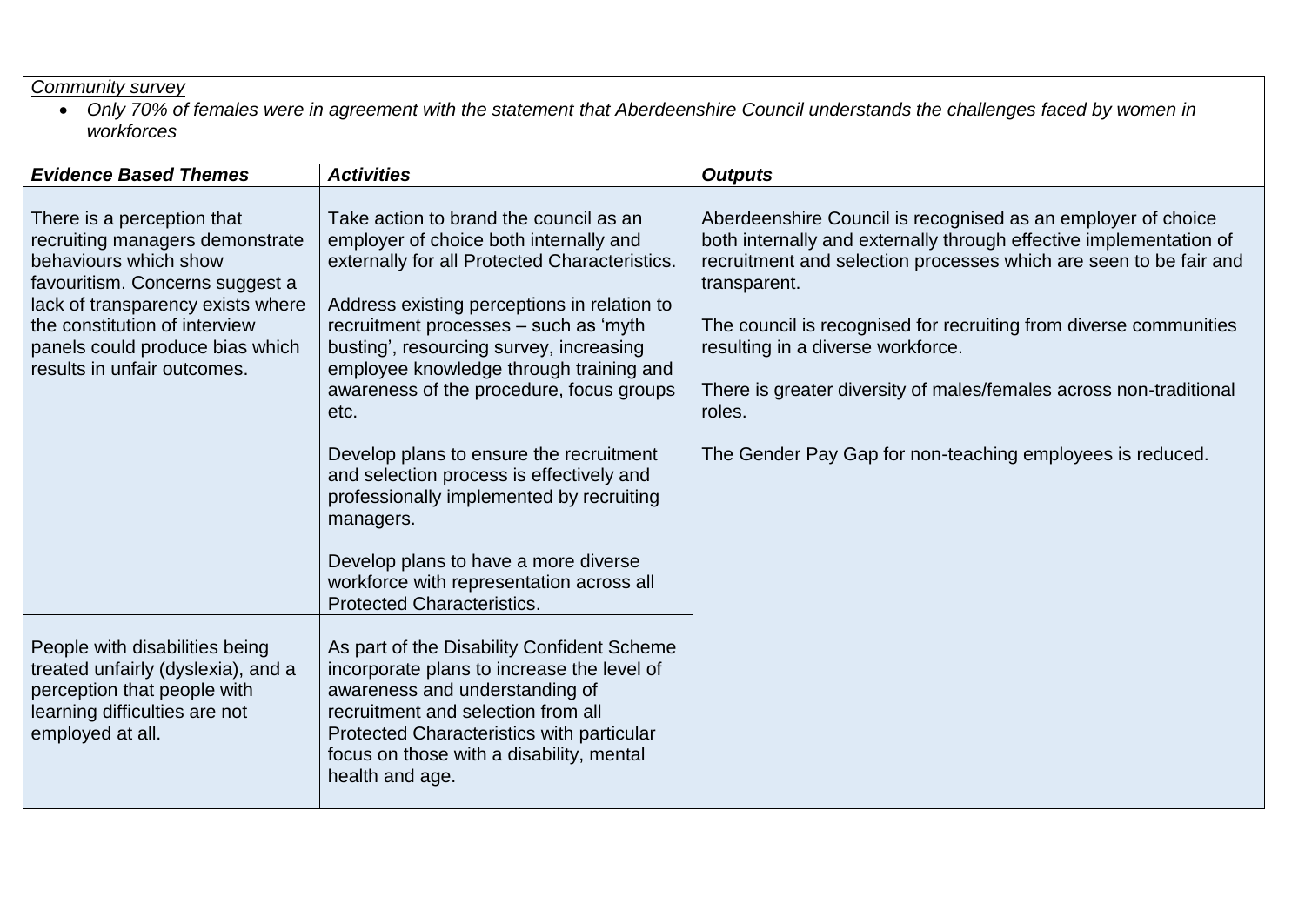|                                                                                                                                                                                                                                                                                         | Establish Family Benchmarking group work<br>in relation to equalities monitoring<br>establishing examples of effective action,<br>stemming from applicant/hire conversion<br>rates. Work to focus on disability, mental<br>health and age.                                    |  |
|-----------------------------------------------------------------------------------------------------------------------------------------------------------------------------------------------------------------------------------------------------------------------------------------|-------------------------------------------------------------------------------------------------------------------------------------------------------------------------------------------------------------------------------------------------------------------------------|--|
| Gender imbalance and the<br>gender pay gap exists and<br>gender inequality in terms of<br>employment. This can result in<br>increased child poverty rates and<br>health inequalities, e.g. higher<br>proportion of women in low paid<br>or part-time work and the costs of<br>childcare | Develop plans targeting males and females<br>to apply for non-traditional roles.<br>Develop plans to address gender pay gap<br>for non-teaching employees with the aim to<br>reduce from current figure of 8.73% (based<br>on Median Hourly Rates between Male and<br>Female) |  |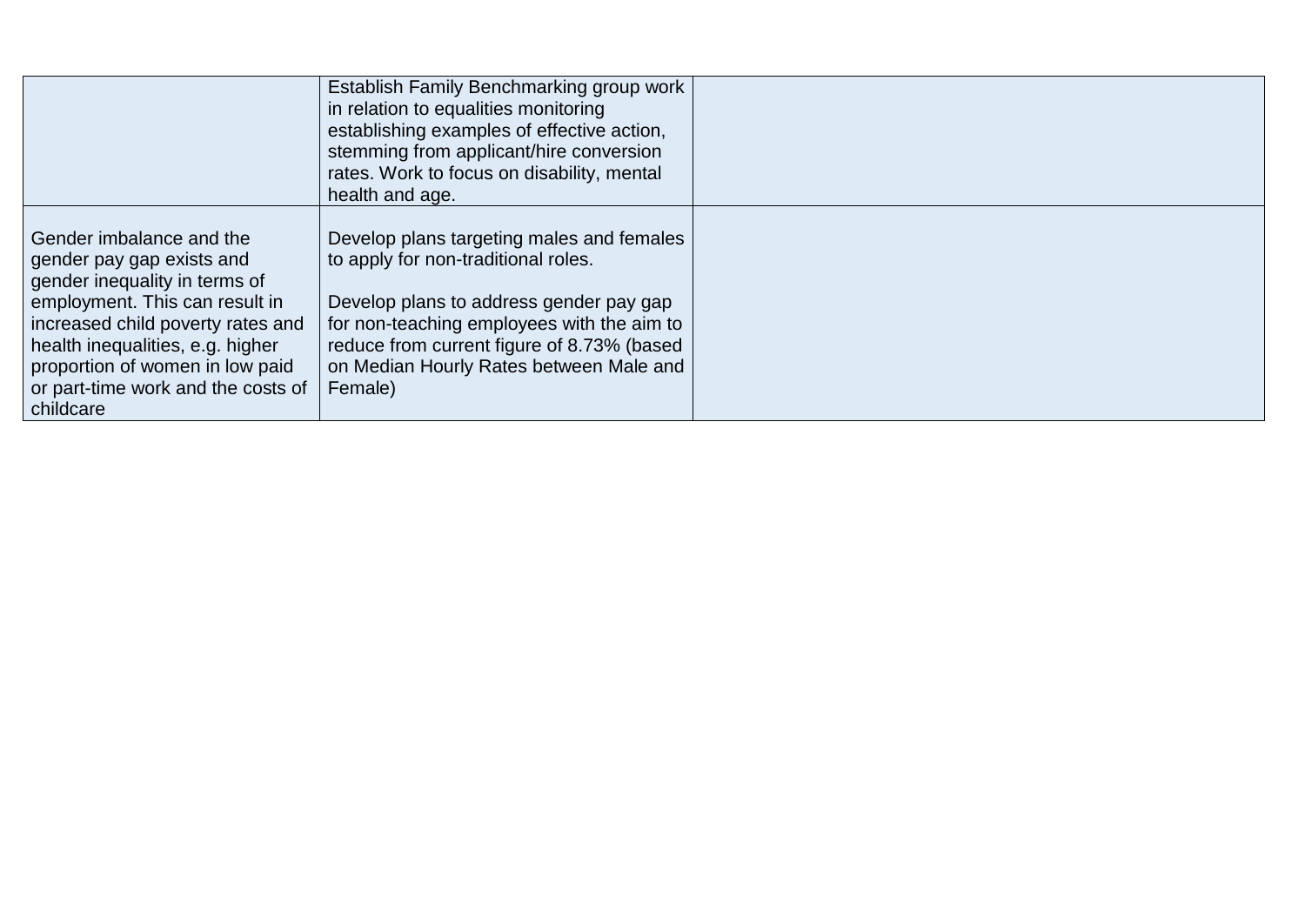#### **Equality Outcome 6 There will be a more inclusive culture whereby all employees understand and respect difference.**

### *LOIP priority*

*Connected and cohesive communities*



*Applicable legal entity Aberdeenshire Council* 

*Protected Characteristics*

*All*



*Duty Addressed*

*Eliminate discrimination, advance equality of opportunity, foster good relations*

*Evidence:* **Extract of original source data utilised to inform the debate and development of this Outcome** 

### *Staff survey*

- 40% respondents believe that because of the ingrained negative staff behaviours around Equalities, more Diversity Training is needed and of *a 'mandatory' nature.*
- *Issue raised in supporting comments about mental illness in its different forms not being accepted in certain areas and more education needed so individuals are not discriminated against.*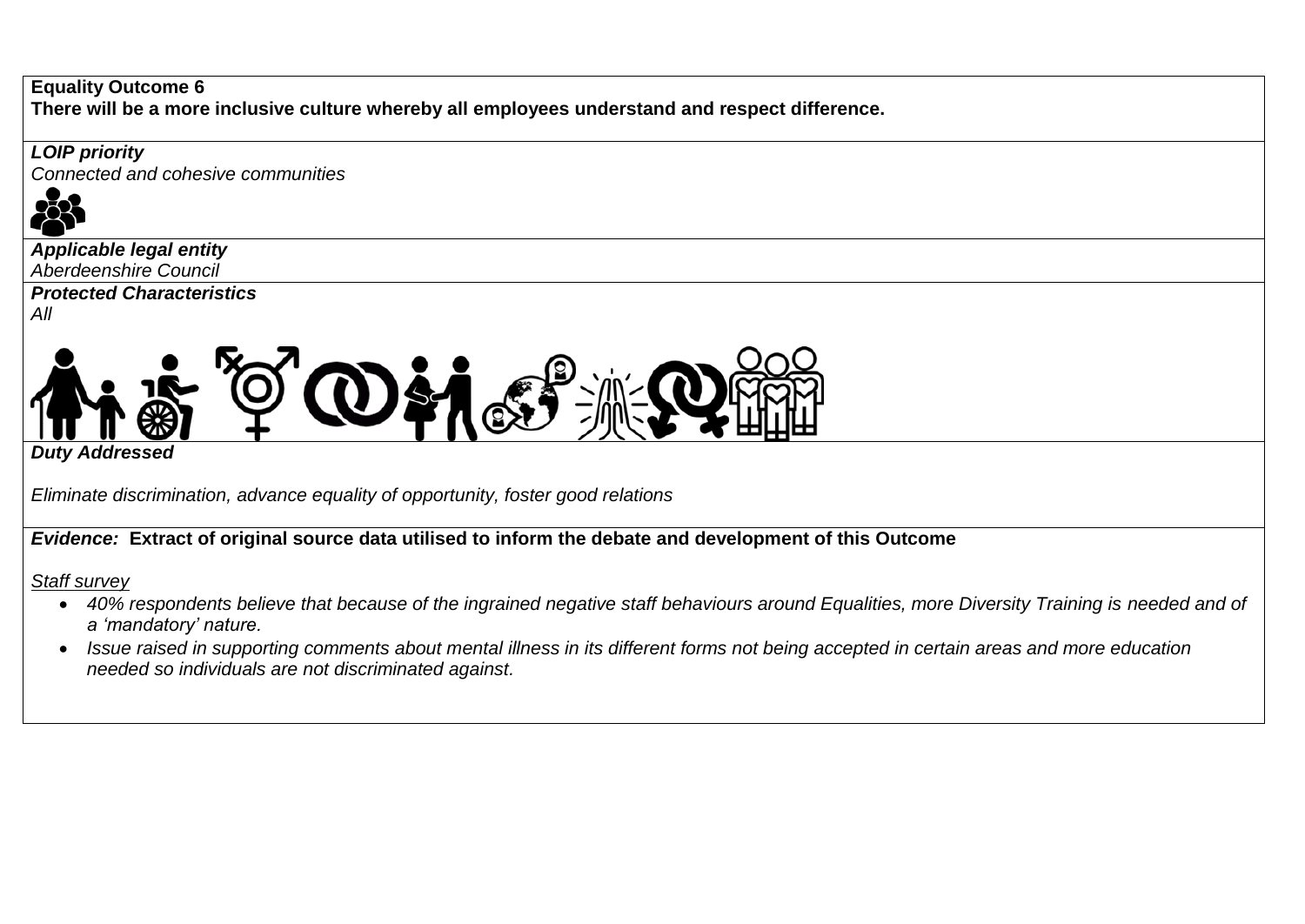| <b>Evidence Based Themes</b>          | <b>Activity</b>                                                       | <b>Outputs</b>                                                                                             |
|---------------------------------------|-----------------------------------------------------------------------|------------------------------------------------------------------------------------------------------------|
| Employees are not fully aware or      | Develop plans for targeted training for those                         | Increased level of understanding of the needs of individuals                                               |
| engaged in delivering frontline       | in leadership roles by:                                               | with Protected Characteristics. Across all employees.                                                      |
| activities in a way that demonstrates |                                                                       | Frontline services demonstrate an understanding of the                                                     |
| understanding of the needs of         | Promoting key equalities messages                                     | needs of individuals with Protected Characteristics.                                                       |
| individuals with Protected            | to raise awareness, improve                                           | Individuals and communities feel their views and rights are                                                |
| Characteristics.                      | understanding and the need to                                         | heard and respected and they feel empowered.                                                               |
| Unacceptable conversations occur in   | challenge inappropriate discussions.                                  | Individuals feel supported and included in celebrating<br>diversity and equality within their communities. |
| the workplace in relation to people's | <b>Utilising Equalities Service</b><br>Champions to cascade messages. | Fewer reports of issues around poor verbal behaviour of                                                    |
| <b>Protected Characteristics</b>      |                                                                       | some staff to some groups with Protected Characteristics                                                   |
|                                       | Working with community groups/community                               |                                                                                                            |
|                                       | councils/community leaders to increase                                |                                                                                                            |
|                                       | awareness of equality and diversity issues -                          |                                                                                                            |
|                                       | to support our communities to celebrate                               |                                                                                                            |
|                                       | their diversity and equality.                                         |                                                                                                            |
|                                       |                                                                       |                                                                                                            |
|                                       | Develop plans within the Healthy Working                              |                                                                                                            |
|                                       | Lives Project to promote Mental Health in                             |                                                                                                            |
|                                       | relation to all Protected Characteristics                             |                                                                                                            |
|                                       | Identify key messages on mental<br>$\bullet$                          |                                                                                                            |
|                                       | health integrating across varying                                     |                                                                                                            |
|                                       | platforms including wellbeing                                         |                                                                                                            |
|                                       | newsletters such as physical activity                                 |                                                                                                            |
|                                       | and diet which can have a positive<br>impact.                         |                                                                                                            |
|                                       |                                                                       |                                                                                                            |
|                                       | Undertake annual promotions through all                               |                                                                                                            |
|                                       | communication methods including the                                   |                                                                                                            |
|                                       | Health & Wellbeing Team newsletter on                                 |                                                                                                            |
|                                       | Mental Health.                                                        |                                                                                                            |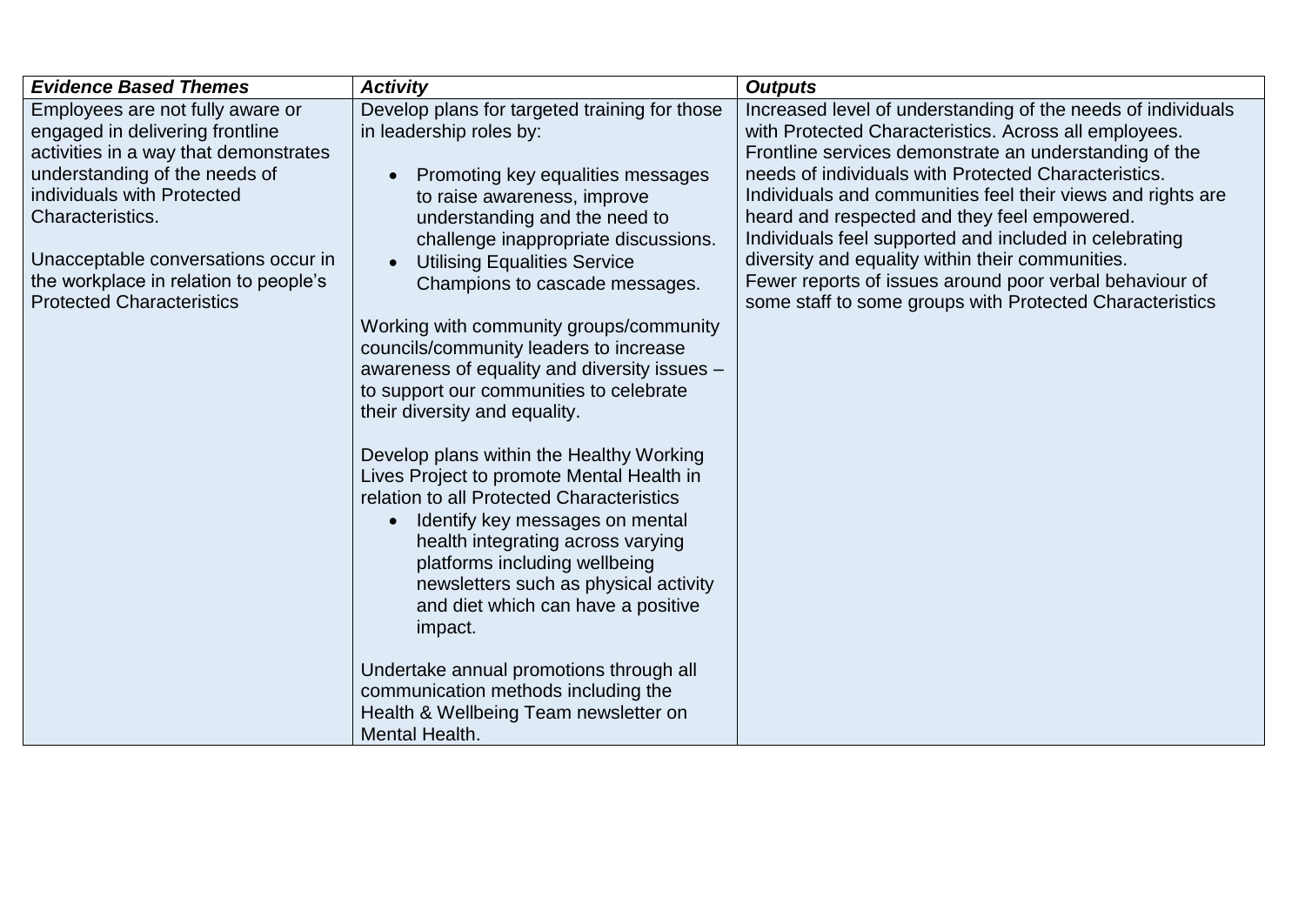## **APPENDIX 3**

# **EQUALITY IMPACT ASSESSMENT**

| procedures, guidance and decisions). | Stage 1: Title and aims of the activity ("activity" is an umbrella term covering policies,                                                                                                                                                                                                                                                                                                                                                                                                                                                                                                                                                                                                                                                                                                                                                                                                                                                         |
|--------------------------------------|----------------------------------------------------------------------------------------------------------------------------------------------------------------------------------------------------------------------------------------------------------------------------------------------------------------------------------------------------------------------------------------------------------------------------------------------------------------------------------------------------------------------------------------------------------------------------------------------------------------------------------------------------------------------------------------------------------------------------------------------------------------------------------------------------------------------------------------------------------------------------------------------------------------------------------------------------|
| Service                              | <b>Business Services</b>                                                                                                                                                                                                                                                                                                                                                                                                                                                                                                                                                                                                                                                                                                                                                                                                                                                                                                                           |
| Section                              | Customer Communication & Improvement (Policy, Performance &<br>Improvement)                                                                                                                                                                                                                                                                                                                                                                                                                                                                                                                                                                                                                                                                                                                                                                                                                                                                        |
| Title of the activity<br>etc.        | The Mainstreaming & Outcomes Report to be considered by the<br>Aberdeenshire Council, the Education Authority and three Licensing<br><b>Boards</b>                                                                                                                                                                                                                                                                                                                                                                                                                                                                                                                                                                                                                                                                                                                                                                                                 |
| Aims of the activity                 | The Mainstreaming Report and Equality Outcomes are legal requirements<br>under The Equality Act 2010 (Specific Duties) (Scotland) Regulations<br>2012. Section 149 of The Equality Act 2010 requires that Aberdeenshire<br>Council, the Education and Children's Services and the three<br>Aberdeenshire Licensing Boards to have due regard, (or to consciously<br>consider) the need to:<br>Eliminate discrimination, harassment and victimisation;<br>$\bullet$<br>Advance equality of opportunity between those who have Protected<br>Characteristics and those who don't; and<br>Foster good relations between those who have Protected<br>Characteristics and those who don't.<br>To comply with the regulations, the Council, the Education Authority and<br>the three Aberdeenshire Licensing Boards must report on their progress<br>on delivering specific duties as well as to set out the new Equality<br>Outcomes by 30th April 2017. |
| Author(s) & Title(s)                 | Magdalena Bereza, Policy Officer (Community Engagement and<br>Equalities), Caroline Tough Strategic Policy Leader (Community<br><b>Engagement and Equalities)</b>                                                                                                                                                                                                                                                                                                                                                                                                                                                                                                                                                                                                                                                                                                                                                                                  |
|                                      | Stage 2: List the evidence that has been used in this assessment.                                                                                                                                                                                                                                                                                                                                                                                                                                                                                                                                                                                                                                                                                                                                                                                                                                                                                  |
|                                      |                                                                                                                                                                                                                                                                                                                                                                                                                                                                                                                                                                                                                                                                                                                                                                                                                                                                                                                                                    |

| Internal data<br>(customer satisfaction<br>surveys; equality<br>monitoring data;<br>customer complaints). | Staff survey of employees of Aberdeenshire Council, Aberdeenshire<br>Licensing Authority, the three Licensing Boards together and The<br>Aberdeenshire Health and Social Care Partnership between July and<br>August 2016                         |
|-----------------------------------------------------------------------------------------------------------|---------------------------------------------------------------------------------------------------------------------------------------------------------------------------------------------------------------------------------------------------|
| Internal consultation<br>with staff and other<br>services affected.                                       | Staff survey which was carried out in 2015 and 2016<br>Feedback and views were sought from the following entities within<br>Aberdeenshire:<br>Each Directorate<br>Area Managers<br><b>Licensing Boards</b><br>$\bullet$<br><b>Equalities Team</b> |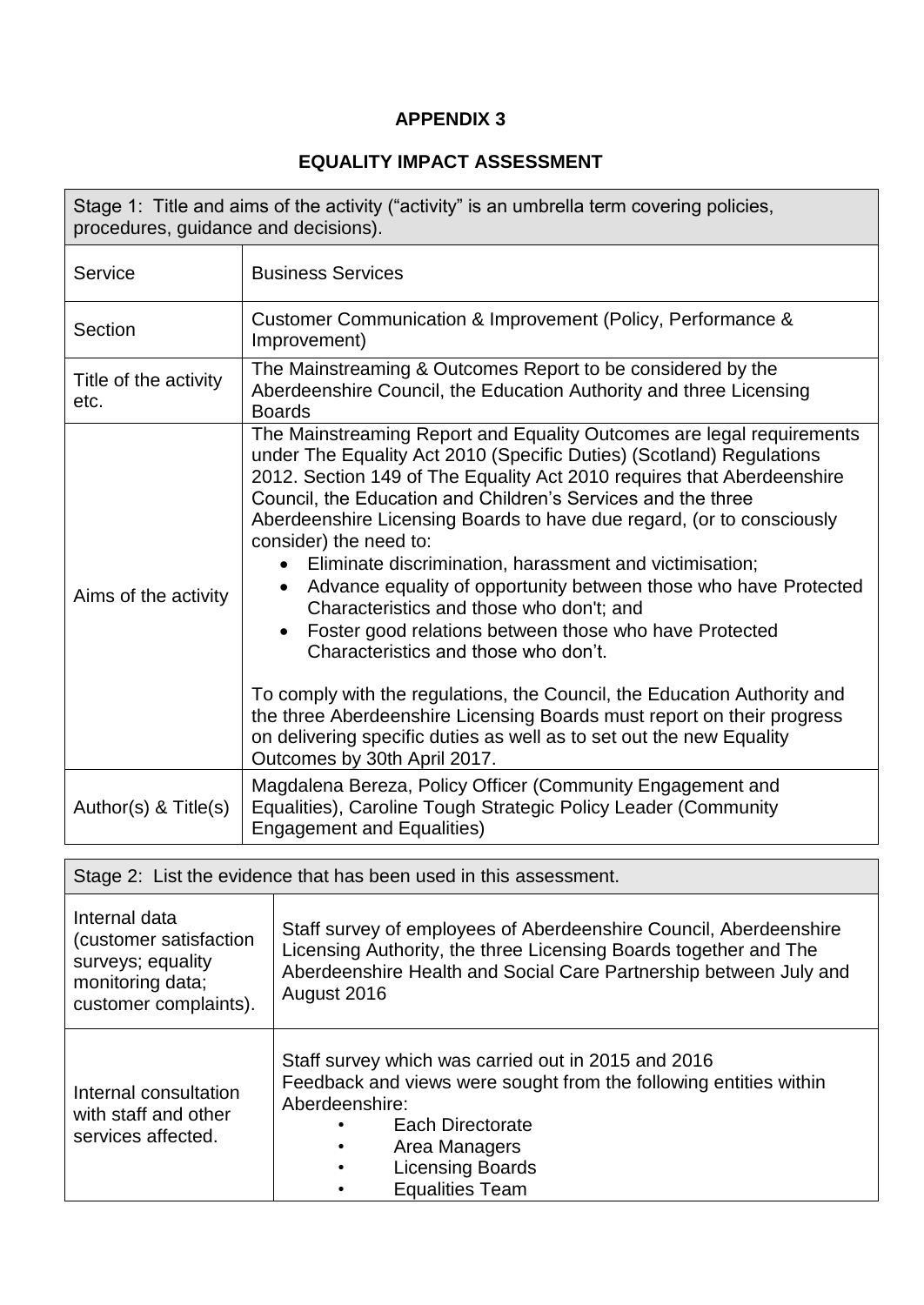| External consultation<br>(partner organisations,<br>community groups,<br>and councils. | Comprehensive surveys were carried out in 2016 as follows:<br>Residents survey through the Citizen's Panel in May 2016<br>$\bullet$<br>• Residents survey through the Equalities Community between<br>23 July to 21 August 2016                                                                                                                                                                                                                                                                                                                                                                                                                                                                                                                                                           |
|----------------------------------------------------------------------------------------|-------------------------------------------------------------------------------------------------------------------------------------------------------------------------------------------------------------------------------------------------------------------------------------------------------------------------------------------------------------------------------------------------------------------------------------------------------------------------------------------------------------------------------------------------------------------------------------------------------------------------------------------------------------------------------------------------------------------------------------------------------------------------------------------|
| External data (census,<br>available statistics).                                       | N/A                                                                                                                                                                                                                                                                                                                                                                                                                                                                                                                                                                                                                                                                                                                                                                                       |
| Other (general<br>information as<br>appropriate).                                      | At six monthly intervals, since April 2013, progress reports, including<br>case studies from each Service have been reported to the Policy and<br><b>Resources Committee.</b><br>At two monthly intervals, progress has been considered at<br>meetings of the Equalities and Human Rights Group.<br>Every quarter, progress has been considered by the Equalities<br>and Human Rights Strategy Board.<br>Analysis of the evidence base took place and was considered by:-<br>The Corporate Equalities and Human Rights Group on 21<br>September 2016<br>An extended Corporate Equalities Group and Human Rights<br>Workshop (including Elected Members Equalities Champions<br>and Chairs of the Licensing Boards) on 25 October 2016<br>The Equalities Strategy Board on 8 December 2016 |

| Stage 3: Evidence Gaps.                                         |     |
|-----------------------------------------------------------------|-----|
| Are there any gaps in<br>the information you<br>currently hold? | N/A |

| Stage 4: Measures to fill the evidence gaps.                                                                                                                                            |           |            |  |  |
|-----------------------------------------------------------------------------------------------------------------------------------------------------------------------------------------|-----------|------------|--|--|
| What measures will be<br>taken to fill the<br>information gaps<br>before the activity is<br>implemented? These<br>should be included in<br>the action plan at the<br>back of this form. | Measures: | Timescale: |  |  |
|                                                                                                                                                                                         |           |            |  |  |
|                                                                                                                                                                                         |           |            |  |  |
|                                                                                                                                                                                         |           |            |  |  |
|                                                                                                                                                                                         |           |            |  |  |

| Stage 5: Are there potential impacts on protected groups? Please complete for each protected<br>group by inserting "yes" in the applicable box/boxes below. |     |  |  |  |  |  |  |  |
|-------------------------------------------------------------------------------------------------------------------------------------------------------------|-----|--|--|--|--|--|--|--|
| <b>Positive</b><br>Negative<br><b>Neutral</b><br>Unknown                                                                                                    |     |  |  |  |  |  |  |  |
| Age – Younger                                                                                                                                               | Yes |  |  |  |  |  |  |  |

 $\overline{\phantom{a}}$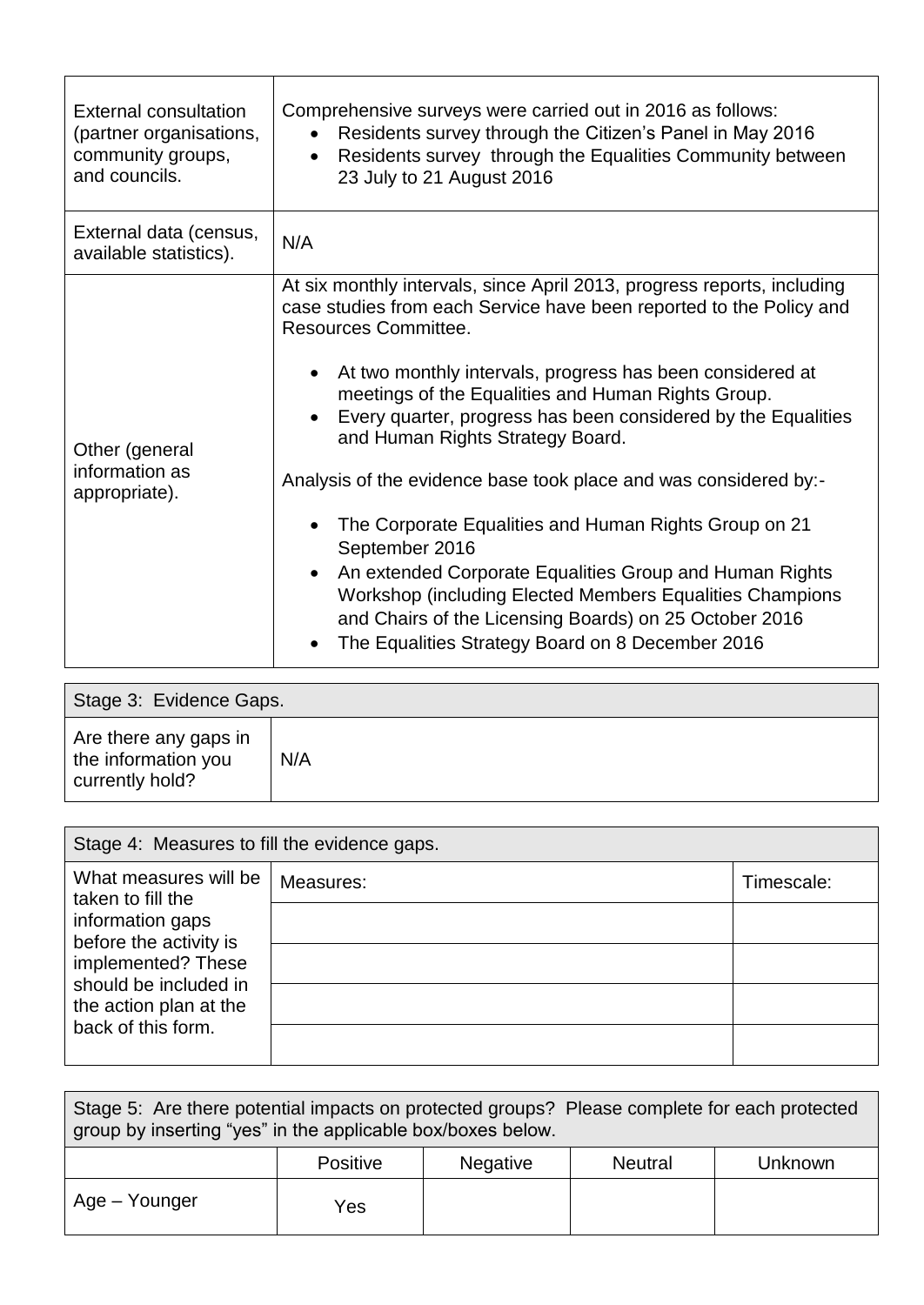Stage 5: Are there potential impacts on protected groups? Please complete for each protected group by inserting "yes" in the applicable box/boxes below.

|                                                             | Positive | Negative | <b>Neutral</b> | <b>Unknown</b> |
|-------------------------------------------------------------|----------|----------|----------------|----------------|
| Age - Older                                                 | Yes      |          |                |                |
| <b>Disability</b>                                           | Yes      |          |                |                |
| Race - (includes<br><b>Gypsy Travellers)</b>                | Yes      |          |                |                |
| Religion or Belief                                          | Yes      |          |                |                |
| Gender - male/female                                        | Yes      |          |                |                |
| Pregnancy and<br>maternity                                  | Yes      |          |                |                |
| Sexual orientation -<br>(includes Lesbian/<br>Gay/Bisexual) | Yes      |          |                |                |
| Gender reassignment -<br>(includes Transgender)             | Yes      |          |                |                |
| Marriage and Civil<br>Partnership                           | Yes      |          |                |                |

| Stage 6: What are the positive and negative impacts?                                                                                        |                                                                                                                                                                                                                       |                                                                                                   |  |  |  |
|---------------------------------------------------------------------------------------------------------------------------------------------|-----------------------------------------------------------------------------------------------------------------------------------------------------------------------------------------------------------------------|---------------------------------------------------------------------------------------------------|--|--|--|
| Impacts.                                                                                                                                    | <b>Positive</b><br>(describe the impact for each of<br>the Protected Characteristics<br>affected)                                                                                                                     | <b>Negative</b><br>(describe the impact for each of<br>the Protected Characteristics<br>affected) |  |  |  |
|                                                                                                                                             | <b>All Protected Characteristics</b>                                                                                                                                                                                  |                                                                                                   |  |  |  |
| Please detail the<br>potential positive<br>and/or negative<br>impacts on those with<br>Protected<br>Characteristics you<br>have highlighted | Integrated equalities across all<br>structures within the Council,<br><b>Education Authority and Licensing</b><br>Boards will contribute to informing<br>decisions and lead to an<br>improvement in service provision |                                                                                                   |  |  |  |
| above. Detail the<br>impacts and describe<br>those affected.                                                                                | Employees understanding of<br>equality issues will increase which<br>is turn will enhance our service<br>delivery to residents.                                                                                       |                                                                                                   |  |  |  |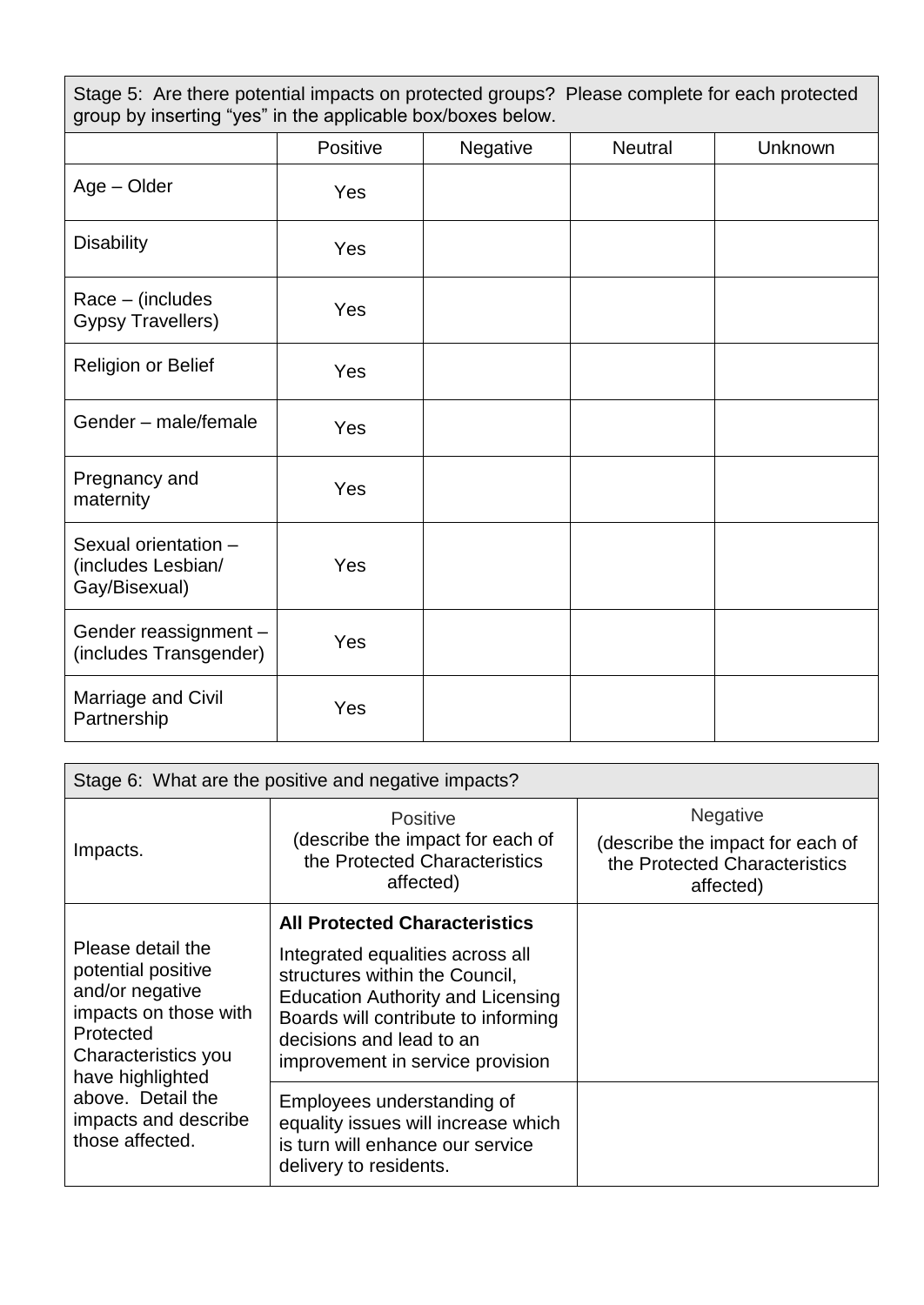| Integrated work with communities,<br>public sector partners and<br>organisations will contribute to an<br>improved level of understanding<br>and awareness of Prejudice &<br>Discrimination reporting. |
|--------------------------------------------------------------------------------------------------------------------------------------------------------------------------------------------------------|
|--------------------------------------------------------------------------------------------------------------------------------------------------------------------------------------------------------|

| Stage 7: Have any of the affected groups been consulted?                                                                                                                                       |                                                                                                                                                                                                                                                                                                                                                                                                                                         |  |  |  |  |
|------------------------------------------------------------------------------------------------------------------------------------------------------------------------------------------------|-----------------------------------------------------------------------------------------------------------------------------------------------------------------------------------------------------------------------------------------------------------------------------------------------------------------------------------------------------------------------------------------------------------------------------------------|--|--|--|--|
| If yes, please give<br>details of how this<br>was done and what<br>the results were. If<br>no, how have you<br>ensured that you can<br>make an informed<br>decision about<br>mitigating steps? | Three comprehensive surveys which were carried out in 2016 as<br>follows:<br>Residents through the Citizen's Panel in May 2016<br>٠<br>Residents, through the Equalities Community Survey in July to<br>August 2016<br>Staff survey of employees of Aberdeenshire Council,<br>Aberdeenshire Licensing Authority, the three Licensing Boards<br>and the Aberdeenshire Health and Social Care Partnership<br>between July and August 2016 |  |  |  |  |

| Stage 8: What mitigating steps will be taken to remove or reduce negative impacts?             |                         |           |  |  |
|------------------------------------------------------------------------------------------------|-------------------------|-----------|--|--|
|                                                                                                | <b>Mitigating Steps</b> | Timescale |  |  |
| <b>These</b><br>should be<br>included in<br>any action<br>plan at the<br>back of this<br>form. |                         |           |  |  |
|                                                                                                |                         |           |  |  |
|                                                                                                |                         |           |  |  |
|                                                                                                |                         |           |  |  |
|                                                                                                |                         |           |  |  |

| Stage 9: What steps can be taken to promote good relations between various groups? |                                                                  |  |  |  |
|------------------------------------------------------------------------------------|------------------------------------------------------------------|--|--|--|
| These should be                                                                    | Details of the work undertaken to promote good relations between |  |  |  |
| included in the action                                                             | various groups are in Appendix 1 of the Mainstreaming & Outcomes |  |  |  |
| plan.                                                                              | Report                                                           |  |  |  |

Stage 10: How does the policy/activity create opportunities for advancing equality of opportunity?

The Equality Mainstreaming & Outcomes Report 2017-21 sets out the Council's, the Education Authority and three Licensing Boards commitment to advancing equality of opportunity both as an employer and provider of services.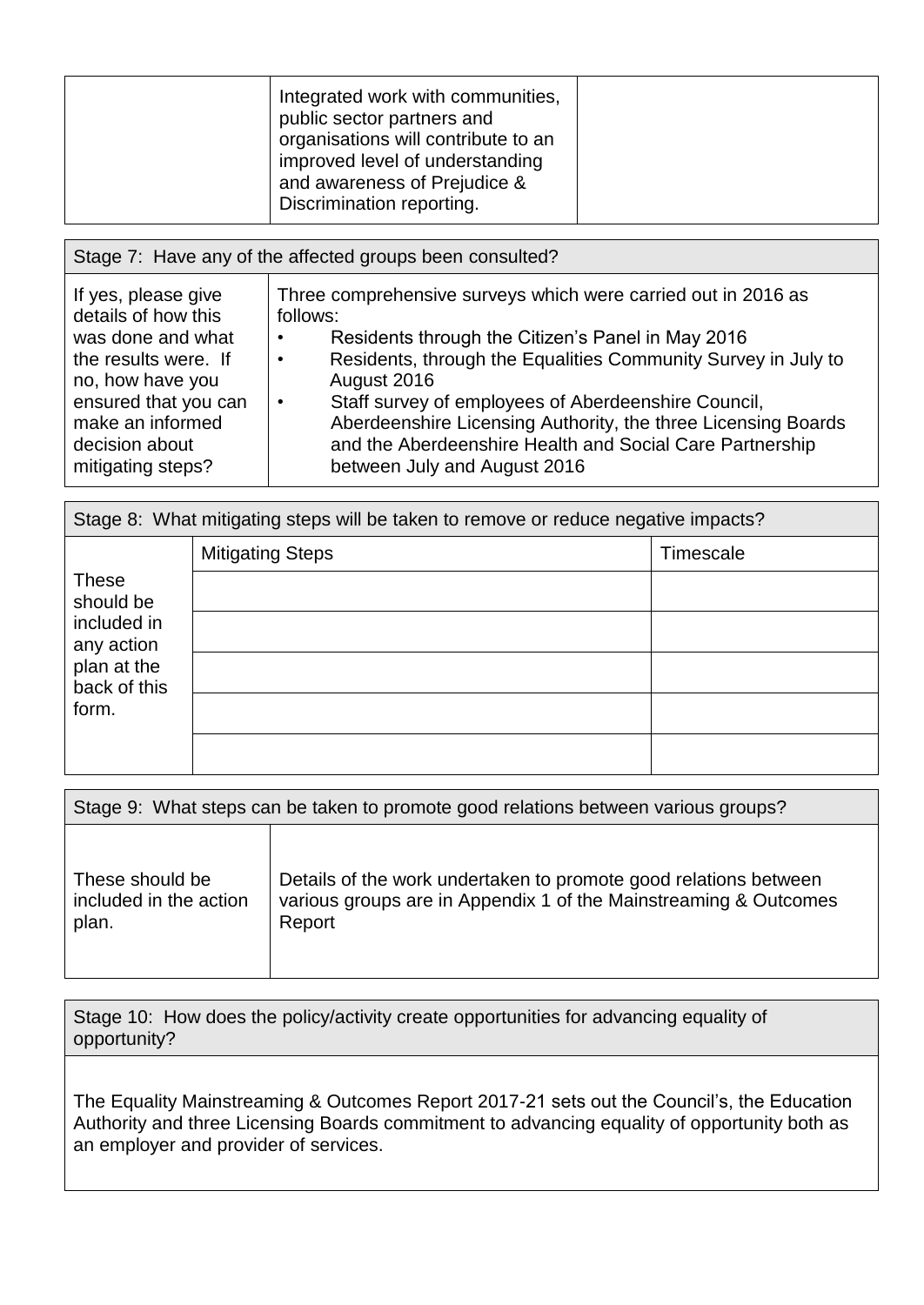| Stage 11: What equality monitoring arrangements will be put in place? |                                                                                                                                              |  |  |  |
|-----------------------------------------------------------------------|----------------------------------------------------------------------------------------------------------------------------------------------|--|--|--|
| These should be<br>included in any action<br>plan <i>(for ovemple</i> | Consideration is being given to work that will be undertaken by the<br>Corporate Equalities Group and the Equalities Strategy Boards and the |  |  |  |

plan (for example customer satisfaction questionnaires). HR&OD Service to monitor progress against the Outcomes set out in the Mainstreaming & Outcomes Report

| Stage 12: What is the outcome of the Assessment? |                                                                                                                                                                                                                                                                                                            |                                                                                                                                                    |  |  |  |
|--------------------------------------------------|------------------------------------------------------------------------------------------------------------------------------------------------------------------------------------------------------------------------------------------------------------------------------------------------------------|----------------------------------------------------------------------------------------------------------------------------------------------------|--|--|--|
|                                                  | 1                                                                                                                                                                                                                                                                                                          | No negative impacts have been identified – please explain.                                                                                         |  |  |  |
|                                                  | The aim of this report is to ensure the Council, the Education Authority and<br>three Licensing Boards comply with the duties set out in the equality<br>legislation. This will have a positive impact on all employees, Councillors and<br>the community through improved and considered decision making. |                                                                                                                                                    |  |  |  |
| Please complete<br>the appropriate<br>box/boxes  | 2                                                                                                                                                                                                                                                                                                          | Negative Impacts have been identified, these can be mitigated -<br>please explain.<br>* Please fill in Stage 13 if this option is chosen.          |  |  |  |
|                                                  | N/A                                                                                                                                                                                                                                                                                                        |                                                                                                                                                    |  |  |  |
|                                                  | 3                                                                                                                                                                                                                                                                                                          | The activity will have negative impacts which cannot be<br>mitigated fully - please explain.<br>* Please fill in Stage 13 if this option is chosen |  |  |  |
|                                                  | N/A                                                                                                                                                                                                                                                                                                        |                                                                                                                                                    |  |  |  |

**\*** Stage 13: Set out the justification that the activity can and should go ahead despite the negative impact.

N/A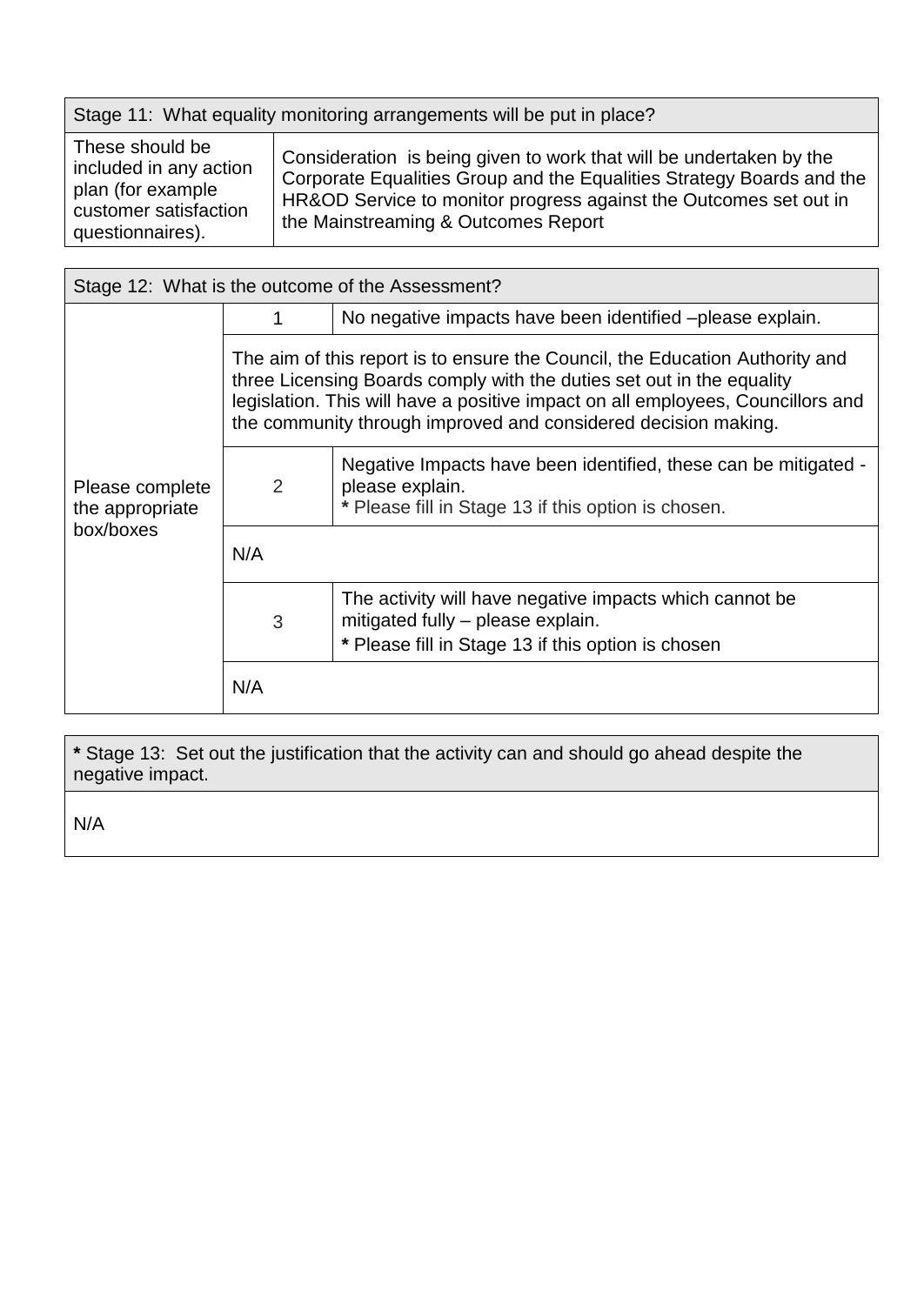|                                                                                                           | Stage 14: Sign off and authorisation.                                                                                                                                                                                                                                                                                                        |                                                                                                   |                                                                                                                                                                          |                                                                                         |                                                      |                                                                                                       |
|-----------------------------------------------------------------------------------------------------------|----------------------------------------------------------------------------------------------------------------------------------------------------------------------------------------------------------------------------------------------------------------------------------------------------------------------------------------------|---------------------------------------------------------------------------------------------------|--------------------------------------------------------------------------------------------------------------------------------------------------------------------------|-----------------------------------------------------------------------------------------|------------------------------------------------------|-------------------------------------------------------------------------------------------------------|
|                                                                                                           |                                                                                                                                                                                                                                                                                                                                              | 1) Service and<br>Team                                                                            | <b>Business Services</b><br><b>Customer Communication &amp; Improvement</b><br><b>Policy Performance and Improvement</b><br><b>Equalities Mainstreaming and Outcomes</b> |                                                                                         |                                                      |                                                                                                       |
|                                                                                                           | 2)                                                                                                                                                                                                                                                                                                                                           | Title of<br>Policy/Activity                                                                       |                                                                                                                                                                          |                                                                                         |                                                      |                                                                                                       |
|                                                                                                           |                                                                                                                                                                                                                                                                                                                                              | 3) Authors:<br>I/We have<br>completed the<br>equality<br>impact<br>assessment<br>for this policy/ | Name:<br>Equalities)<br>Date:<br>Signature:<br>Name:                                                                                                                     | Magdalena Bereza<br>Position: Policy Officer<br>(Community Engagement and<br>10/03/2017 | Name:<br>Equalities)<br>Date:<br>Signature:<br>Name: | <b>Caroline Tough</b><br>Position: Strategic Policy Leader<br>(Community Engagement and<br>10/03/2017 |
| Sign off and authorisation.                                                                               | activity.                                                                                                                                                                                                                                                                                                                                    |                                                                                                   | Position:<br>Date:<br>Signature:                                                                                                                                         |                                                                                         | Position:<br>Date:<br>Signature:                     |                                                                                                       |
|                                                                                                           |                                                                                                                                                                                                                                                                                                                                              | 4) Consultation<br>with Service<br>Manager                                                        | Name:<br>Date:                                                                                                                                                           | Amanda Roe<br>16 March 2017                                                             |                                                      |                                                                                                       |
|                                                                                                           |                                                                                                                                                                                                                                                                                                                                              | 5) Authorisation<br>by Director or<br>Head of<br>Service                                          | Name:<br>Position:<br>Date:                                                                                                                                              | <b>Kate Bond</b><br>Head of CCI<br>17/03/2017                                           | Name:<br>Position:<br>Date:                          |                                                                                                       |
|                                                                                                           | 6) If the EIA relates to a matter that has to go before a Committee,<br>Committee report author sends the Committee Report and this<br>form, and any supporting assessment documents, to the Officers<br>Date:<br>responsible for monitoring and the Committee Officer of the<br>relevant Committee. e.g. Social Work and Housing Committee. |                                                                                                   |                                                                                                                                                                          |                                                                                         |                                                      |                                                                                                       |
|                                                                                                           | EIA author sends a copy of the finalised form to: $eia@abdnshire$<br>Date:<br>7)                                                                                                                                                                                                                                                             |                                                                                                   |                                                                                                                                                                          |                                                                                         |                                                      |                                                                                                       |
| (Equalities team to complete)<br>Date:<br>Has the completed form been published on the website?<br>YES/NO |                                                                                                                                                                                                                                                                                                                                              |                                                                                                   |                                                                                                                                                                          |                                                                                         |                                                      |                                                                                                       |